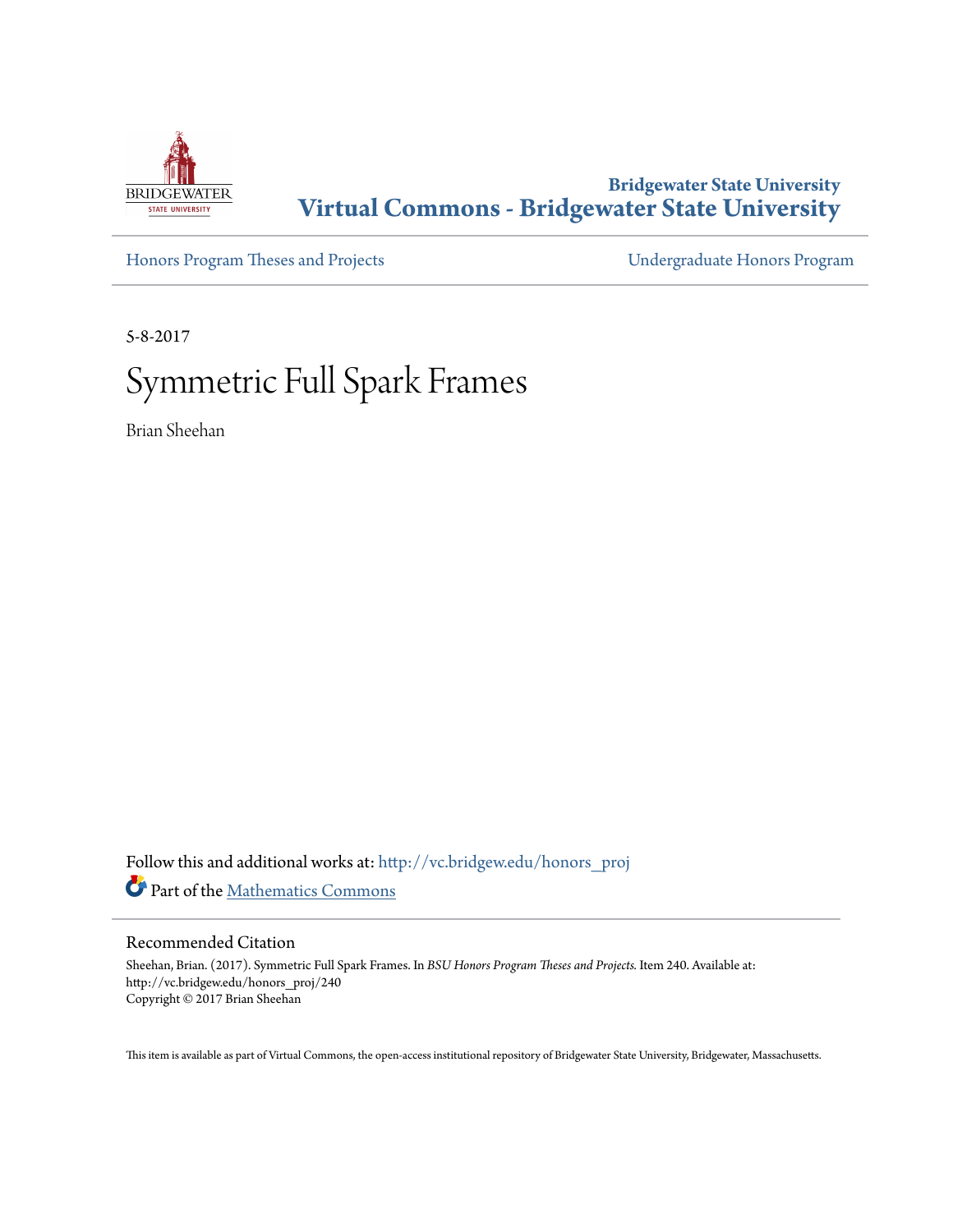Symmetric Full Spark Frames

Brian Sheehan

Submitted in Partial Completion of the Requirements for Commonwealth Honors in Mathematics

Bridgewater State University

May 8, 2017

Dr. Vignon Oussa, Thesis Director Dr. Ward Heilman, Committee Member Dr. Laura Gross, Committee Member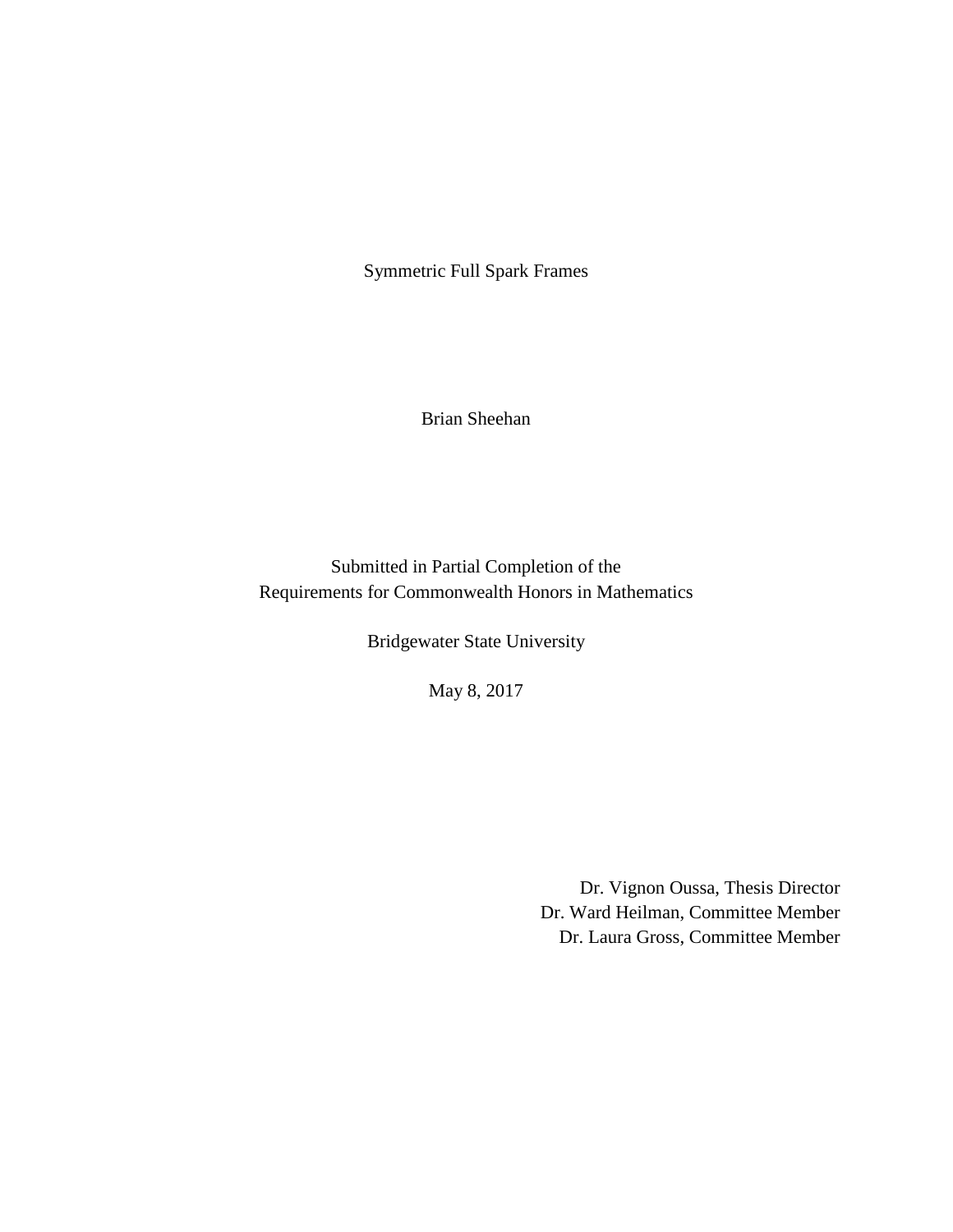## Symmetric Full Spark Frames

Brian Sheehan

May 8, 2017

#### Abstract

A full-spark frame of an  $n$ -dimensional vector space is a finite collection of  $m$  vectors  $(m \geq n)$  with the following property: every subset of cardinality n of the given collection is a basis for the vector space. In this thesis, we realize the symmetric group  $S_n$  as a matrix group of invertible matrices with  $n^2$  entries for  $n > 2$ . This representation induces a natural linear action on the vector space  $\mathbb{C}^n$  and we prove that  $S_n$  admits an orbit which is a full-spark frame if and only if  $n \leq 3$ .

## Contents

|              | 1 Introduction                                              | $\overline{2}$ |  |  |  |  |  |
|--------------|-------------------------------------------------------------|----------------|--|--|--|--|--|
| $\mathbf{2}$ | Full spark frames and the symmetric group                   |                |  |  |  |  |  |
|              | 2.1                                                         | 3              |  |  |  |  |  |
|              | Haar property of matrix groups and full-spark frames<br>2.2 | -6             |  |  |  |  |  |
| 3            | Full spark frames generated by cyclic groups                | 8              |  |  |  |  |  |
|              | 4 Full spark frames generated by the Dihedral groups        | 19             |  |  |  |  |  |
| 5.           | Maximal subgroups with the Haar property                    | 22             |  |  |  |  |  |
|              | 6 Concluding remarks                                        | 29             |  |  |  |  |  |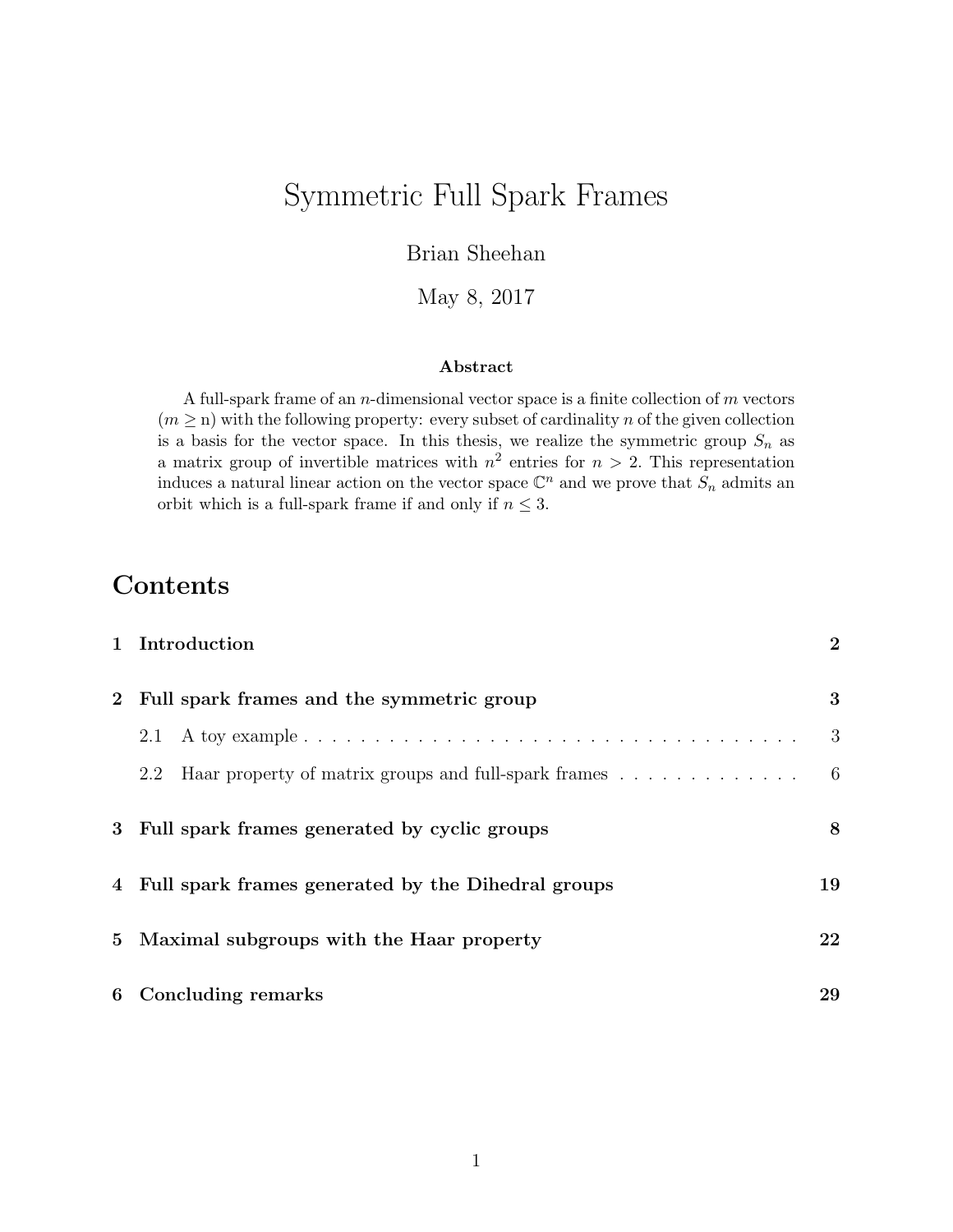## 1 Introduction

The main objective of the present thesis is to investigate the existence and explicit construction of full-spark frames generated by subgroups of the symmetric group. Full-spark frames for a finite-dimensional vector space are defined as spanning sets enjoying the additional property that every subset whose cardinality is equal to the dimension of the given vector space is a basis for the ambient space. Full-spark frames are generally difficult to construct and are appealing for a variety of reasons [9]. In addition to the fact that full-spark frames are interesting in their own right, they are also widely applicable. They provide effective tools that can be exploited to design signal transmission methods that are resilient to noise and are maximally robust to erasures. As far as we can tell, the classification problem of representations of finite groups giving rise to full-spark frames is a difficult problem which has yet to be settled. In fact, only a few examples of full-spark frames are known in the literature. Most of these examples are obtained by considering representations of the following groups: finite cyclic groups, the finite Heisenberg groups, and the Dihedral groups [9, 6, 8, 7]. For the Dihedral groups, the problem of existence of full-spark frames arising from the action of a class of representations was recently completely settled in a series of two papers in [8, 7].

In this thesis, we investigate the existence of maximal subgroups of the symmetric groups having the Haar property. To be precise, let  $\pi : S_n \longrightarrow GL(n, \mathbb{C})$  be the canonical representation of the symmetric group. This representation induces an action of the symmetric group on the *n*-dimensional complex vector space  $\mathbb{C}^n$  and we look for maximal subgroups of  $\pi(S_n)$  with the Haar property. Moreover, we shall prove that the group  $\pi(S_n)$  has the Haar property if and only if  $n \leq 3$ .

Our work is organized as follows: in the second section, we formalize the concepts of Haar property and full-spark frames. In the third section, we prove that every cyclic subgroup of order  $n$  of the symmetric group has the Haar property. The fourth section reviews known results of Dihedral representations having the Haar property and a proof of our main result,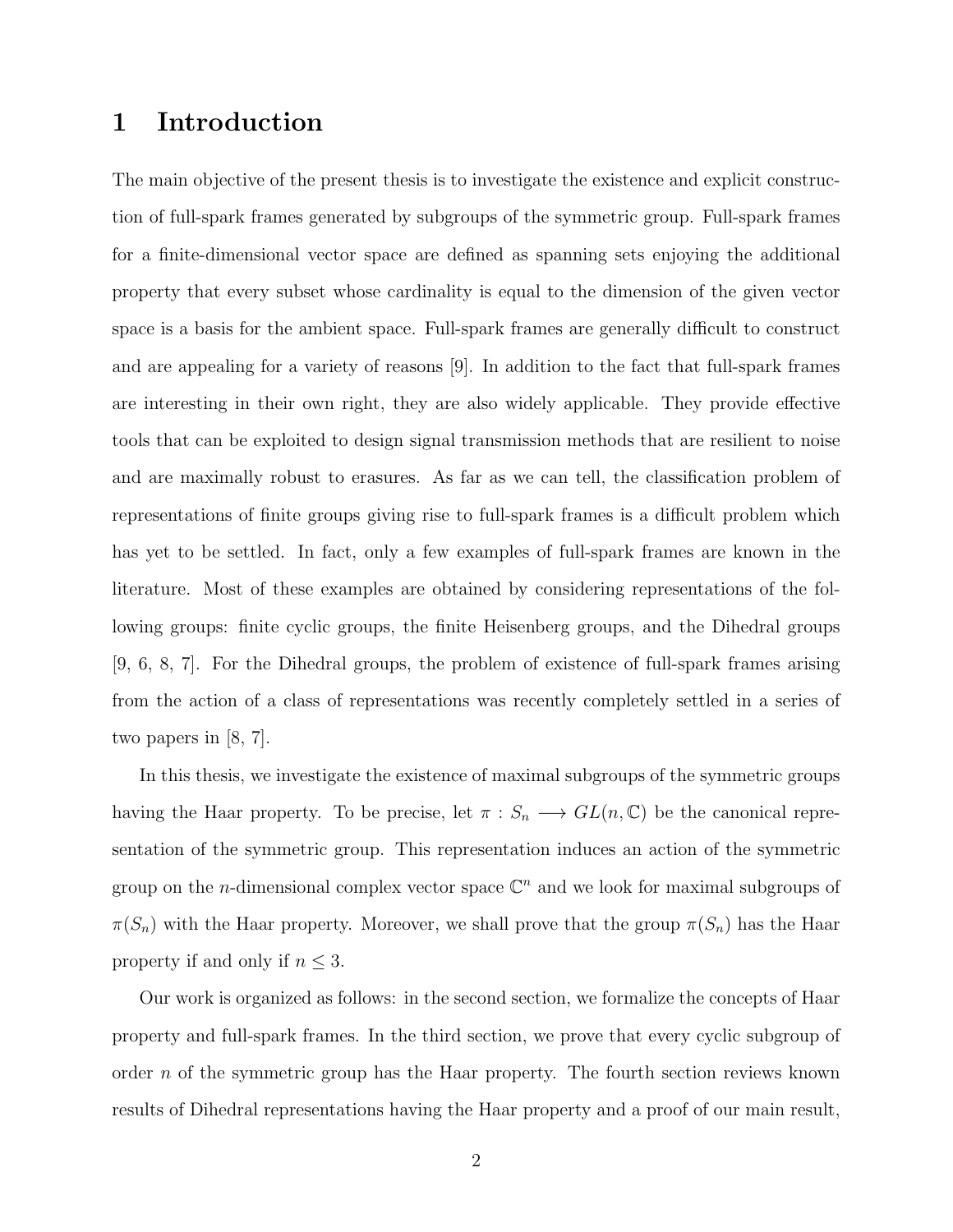that  $S_3$  is the only symmetric group with the Haar property, is given in the fifth section. Furthermore, examples are given throughout the work to help the reader follow the stream of ideas presented throughout the work.

## 2 Full spark frames and the symmetric group

#### 2.1 A toy example

Let us start our discussion by presenting a toy example which illustrates the main concepts developed in this thesis. As a starting point, we fix

$$
v = v^{(0)} = \begin{pmatrix} v_0 \\ v_1 \\ v_2 \\ v_3 \end{pmatrix} \in \mathbb{C}^4.
$$

Next, we are interested in the construction of a finite subset of  $\mathbb{C}^4$  obtained by permuting the coordinates of  $v$ . A new vector may be obtained by rotating, each entry of  $v$  down by one row. Following this scheme, we generate

$$
v^{(1)} = \begin{pmatrix} v_3 \\ v_0 \\ v_1 \\ v_2 \end{pmatrix}.
$$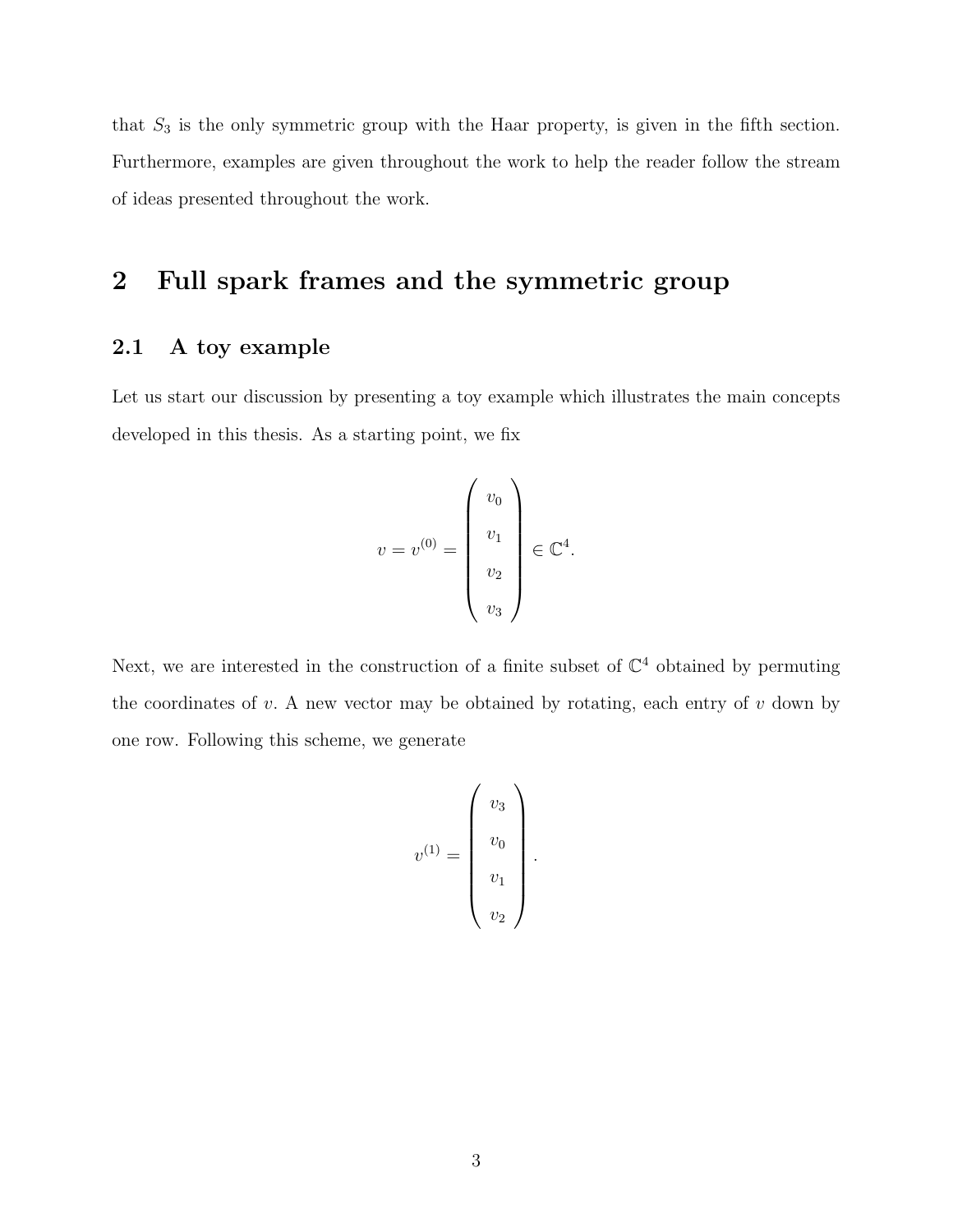Next, we define inductively  $v^{(k+1)}$  as the vector obtained by applying the procedure described above to  $v^{(k)}$ . That is,

$$
v^{(2)} = \begin{pmatrix} v_2 \\ v_3 \\ v_0 \\ v_1 \end{pmatrix}, v^{(3)} = \begin{pmatrix} v_1 \\ v_2 \\ v_3 \\ v_0 \end{pmatrix}
$$

and finally,

$$
v^{(4)} = \begin{pmatrix} v_0 \\ v_1 \\ v_2 \\ v_3 \end{pmatrix} = v^{(0)}.
$$

Note that the fourth element in our iteration coincides with the initial one. Next, we ask for which complex numbers  $v_0, v_1, v_2, v_3$ , is the set

 $\{v^{(k)}: 0 \leq k \leq 3\} \subset \mathbb{C}^4$ 

linearly independent. In order to answer this question, we consider the matrix

$$
\left(\begin{array}{cccc}v_0&v_3&v_2&v_1\\v_1&v_0&v_3&v_2\\v_2&v_1&v_0&v_3\\v_3&v_2&v_1&v_0\end{array}\right)
$$

and we compute its determinant

$$
\det \begin{pmatrix} v_0 & v_3 & v_2 & v_1 \ v_1 & v_0 & v_3 & v_2 \ v_2 & v_1 & v_0 & v_3 \ v_3 & v_2 & v_1 & v_0 \end{pmatrix} = v_0^4 - 4v_0^2v_1v_3 - 2v_0^2v_2^2 + 4v_0v_1^2v_2 + 4v_0v_2v_3^2 - v_1^4 + 2v_1^2v_3^2 - 4v_1v_2^2v_3 + v_2^4 - v_3^4.
$$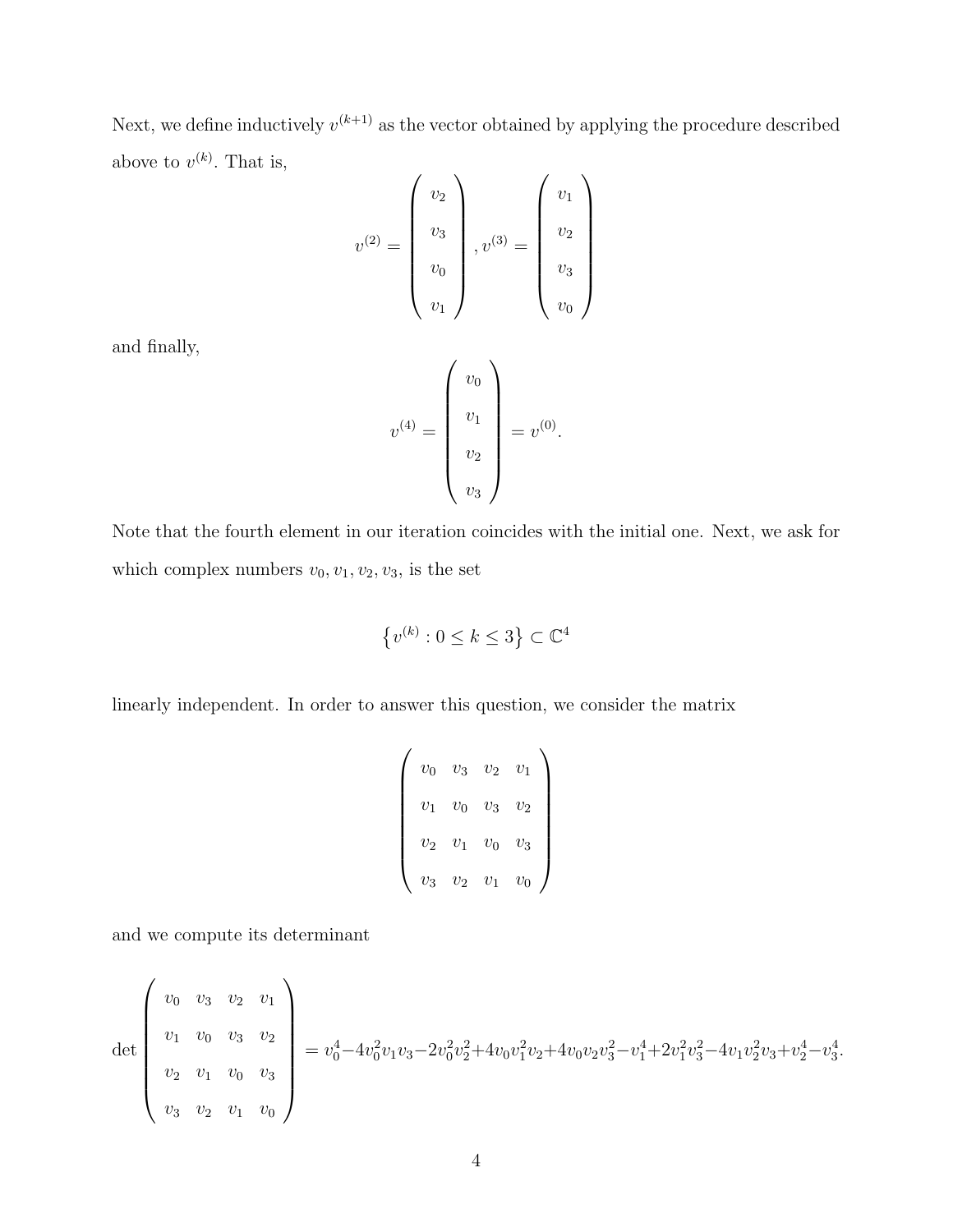Thus, as long as

$$
v_0^4 - 4v_0^2v_1v_3 - 2v_0^2v_2^2 + 4v_0v_1^2v_2 + 4v_0v_2v_3^2 - v_1^4 + 2v_1^2v_3^2 - 4v_1v_2^2v_3 + v_2^4 - v_3^4 \neq 0
$$

the collection

$$
\beta(v) = \left\{ \begin{pmatrix} v_0 \\ v_1 \\ v_2 \\ v_3 \end{pmatrix}, \begin{pmatrix} v_3 \\ v_0 \\ v_1 \\ v_2 \end{pmatrix}, \begin{pmatrix} v_2 \\ v_3 \\ v_0 \\ v_1 \end{pmatrix}, \begin{pmatrix} v_1 \\ v_2 \\ v_3 \\ v_1 \end{pmatrix} \right\}
$$

is a basis for  $\mathbb{C}^4$ . Note that, it is also possible to generate the basis  $\beta(v)$  by exploiting symmetry. Indeed, let  $\Gamma$  be the subgroup generated by

$$
T = \left(\begin{array}{cccc} 0 & 0 & 0 & 1 \\ 1 & 0 & 0 & 0 \\ 0 & 1 & 0 & 0 \\ 0 & 0 & 1 & 0 \end{array}\right).
$$

Then clearly,  $\Gamma$  is a cyclic subgroup of order four consisting of matrices

$$
\left(\begin{array}{cccc|c}1 & 0 & 0 & 0 \\ 0 & 1 & 0 & 0 \\ 0 & 0 & 1 & 0 \\ 0 & 0 & 0 & 1\end{array}\right), \left(\begin{array}{cccc|c}0 & 0 & 0 & 1 \\ 1 & 0 & 0 & 0 \\ 0 & 1 & 0 & 0 \\ 0 & 0 & 1 & 0\end{array}\right), \left(\begin{array}{cccc|c}0 & 0 & 1 & 0 \\ 0 & 0 & 0 & 1 \\ 1 & 0 & 0 & 0 \\ 0 & 1 & 0 & 0\end{array}\right), \left(\begin{array}{cccc|c}0 & 1 & 0 & 0 \\ 0 & 0 & 1 & 0 \\ 0 & 0 & 0 & 1 \\ 1 & 0 & 0 & 0\end{array}\right).
$$

Moreover,

$$
\beta(v) = \{\gamma v : \gamma \in \Gamma\}
$$

is the  $\Gamma$ -orbit of the vector  $v$  and as long as

$$
v_0^4 - 4v_0^2v_1v_3 - 2v_0^2v_2^2 + 4v_0v_1^2v_2 + 4v_0v_2v_3^2 - v_1^4 + 2v_1^2v_3^2 - 4v_1v_2^2v_3 + v_2^4 - v_3^4 \neq 0
$$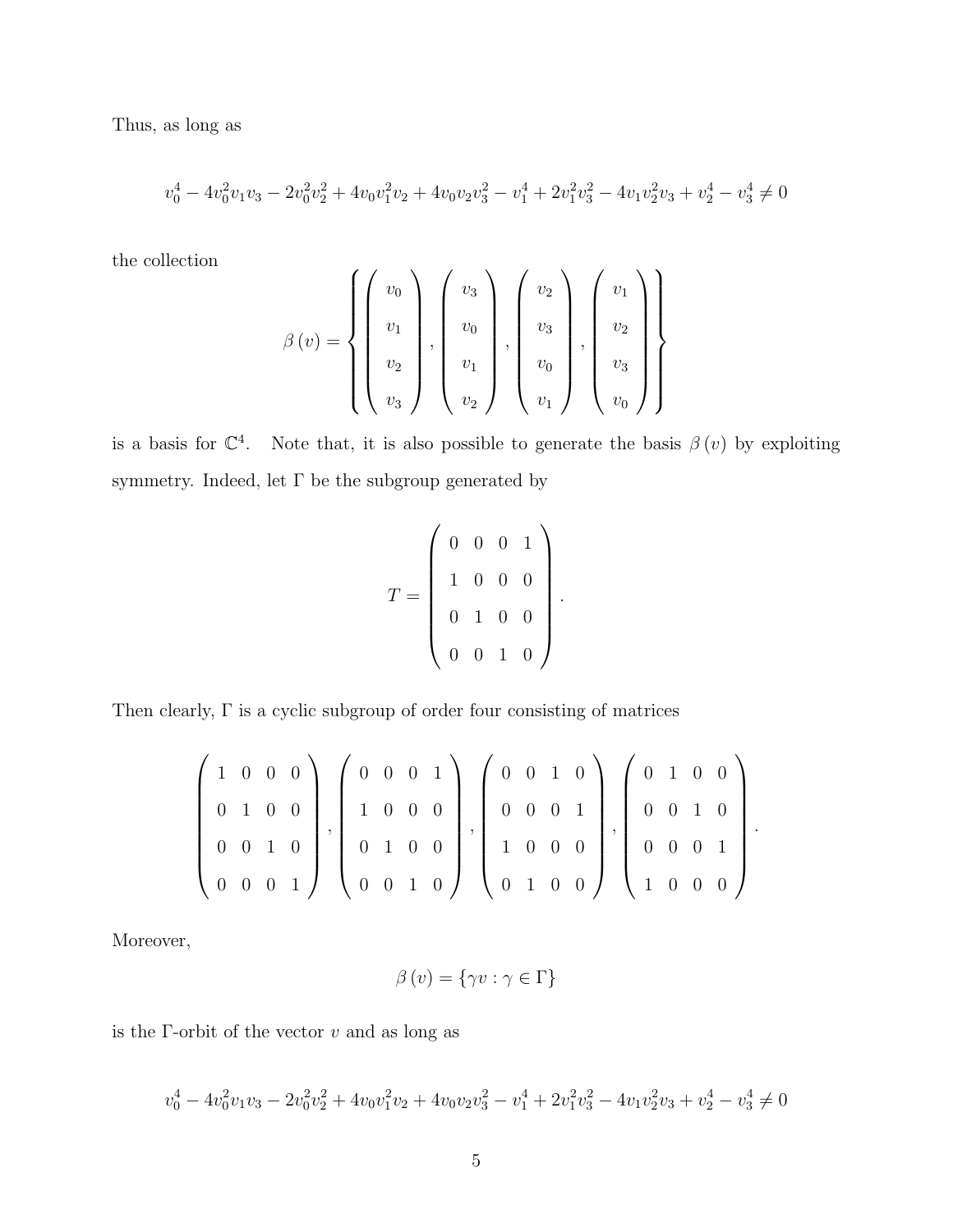$\beta(v)$  is a basis for  $\mathbb{C}^4$  generated by the action of the cyclic group Γ. There are questions that naturally arise from this exploration.

- Which property of Γ gives us the desired result? In order to obtain similar construction, how important is it to require that  $\Gamma$  is cyclic or commutative?
- Noting that

$$
k \mapsto \left(\begin{array}{cccc} 0 & 0 & 0 & 1 \\ 1 & 0 & 0 & 0 \\ 0 & 1 & 0 & 0 \\ 0 & 0 & 1 & 0 \end{array}\right)^k
$$

is a matrix representation of the cyclic group  $\mathbb{Z}_4$ , is it true that every matrix representation of  $\mathbb{Z}_4$  has an orbit which is a basis for  $\mathbb{C}^4$ ?

- Are there other matrix groups enjoying similar properties?
- What is the largest matrix group obtained by permuting the identity matrix

$$
\left(\n\begin{array}{cccc}\n1 & 0 & 0 & 0 \\
0 & 1 & 0 & 0 \\
0 & 0 & 1 & 0 \\
0 & 0 & 0 & 1\n\end{array}\n\right)
$$

such that every subset of order four of one of its orbit is a basis for  $\mathbb{C}^4$ ?

In order to investigate answers to the questions above, we need to introduce the concepts of Haar property and full-spark frames.

#### 2.2 Haar property of matrix groups and full-spark frames

Let  $\mathbb{Z}_n = \{0, 1, 2, ..., n-1\}$  be a cyclic group endowed with modular arithmetic. The set of all bijective maps from  $\mathbb{Z}_n$  into itself, endowed with the operation of function composition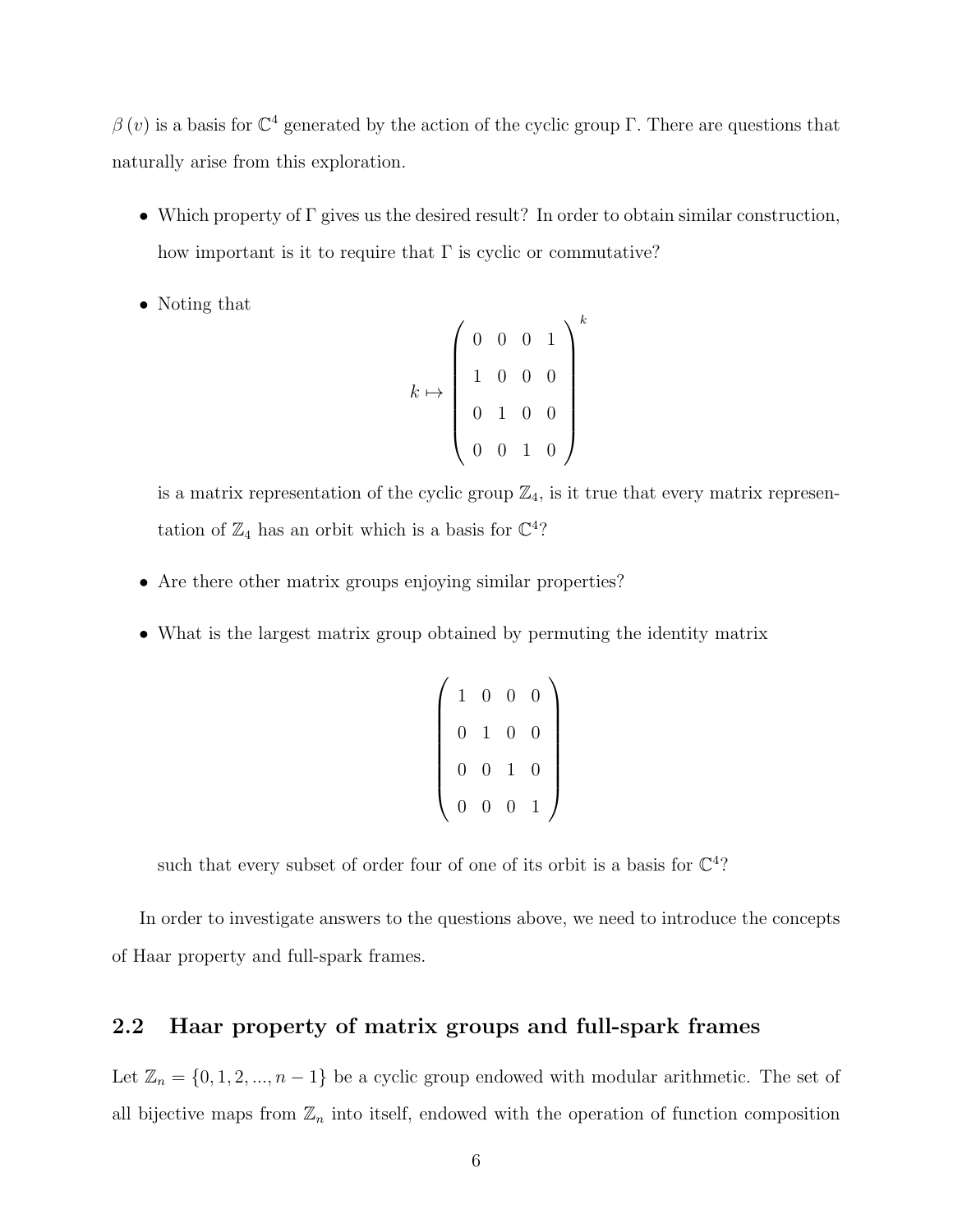forms a group known as the permutation group of  $\mathbb{Z}_n$ . This group, which is commonly denoted  $S_n$ , has order n! and is generally non-abelian.

Example 1 If  $n = 3$ , then  $\mathbb{Z}_3 = \{0, 1, 2\}$ , and the symmetric group of  $\mathbb{Z}_3$  consists of functions of the type  $f : \mathbb{Z}_3 \mapsto \mathbb{Z}_3$  such that f is a bijection. More precisely  $S_3$  consists of functions  $f_1, f_2, \cdots, f_6$  defined as follows:

$$
f_1(0) = 0, f_1(1) = 1, f_1(2) = 2
$$
  

$$
f_2(0) = 2, f_2(1) = 0, f_2(2) = 1
$$
  

$$
f_3(0) = 1, f_3(1) = 2, f_3(2) = 0
$$
  

$$
f_4(0) = 0, f_4(1) = 2, f_4(2) = 1
$$
  

$$
f_5(0) = 1, f_5(1) = 0, f_5(2) = 2
$$
  

$$
f_6(0) = 2, f_6(1) = 1, f_6(2) = 0
$$

Also, it is easy to verify that  $(S_3, \circ)$  is isomorphic with the Dihedral group of order 6.

Let  $\Gamma$  be a subgroup of  $S_n$  such that  $|\Gamma| = m \geq n$ . Fixing an ordering for the elements of  $\Gamma$ , we write

$$
\Gamma = \{ \gamma_1, \gamma_2, ..., \gamma_n, \gamma_{n+1}, ..., \gamma_m \}.
$$

Next, let  $v \in \mathbb{C}^n$  such that

$$
v = \begin{pmatrix} v_0 \\ v_1 \\ \vdots \\ v_{n-1} \end{pmatrix}.
$$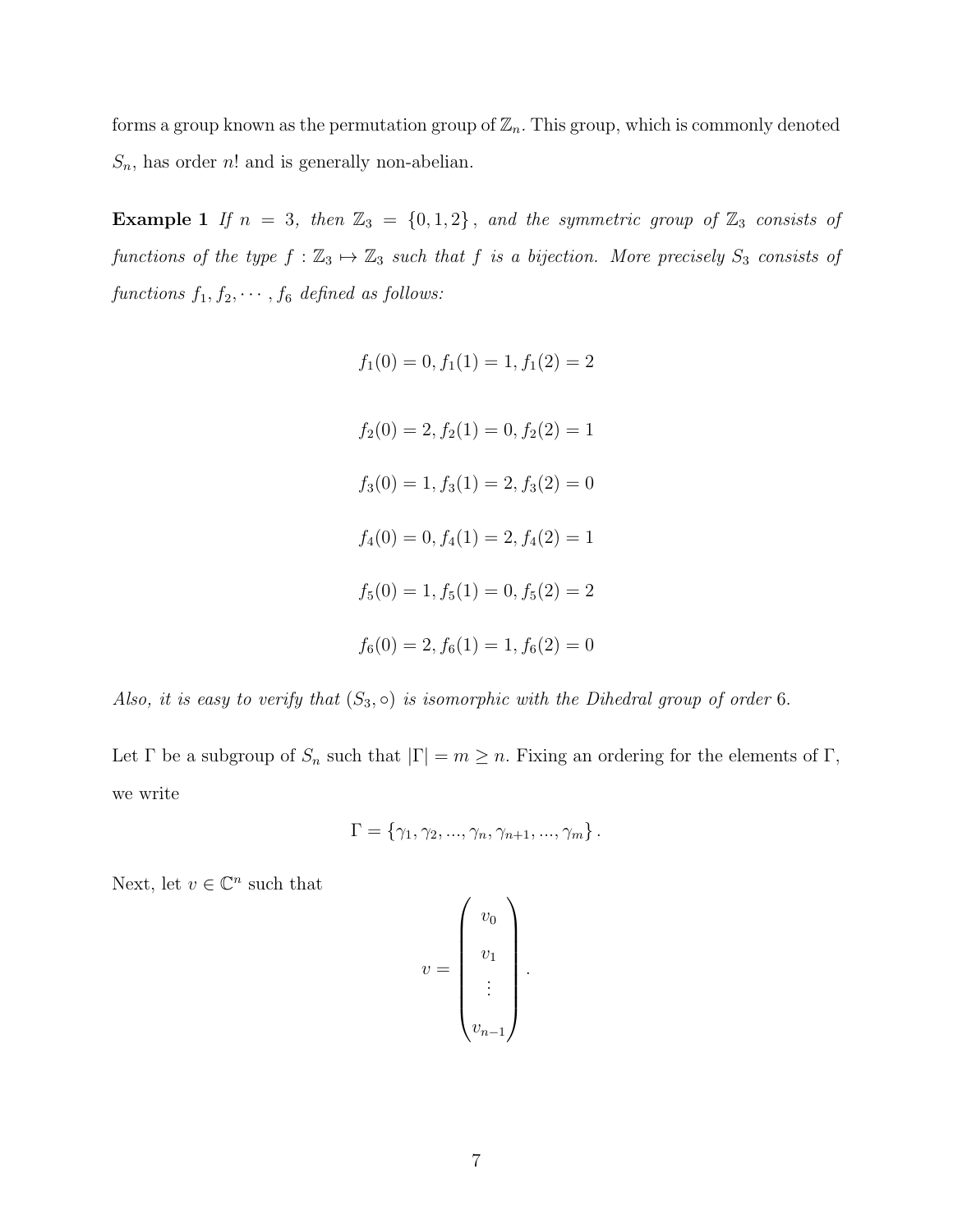Define O to be a function mapping the vector space  $\mathbb{C}^n$  into the set of all  $m \times n$  matrices such that

$$
O(v) = \begin{pmatrix} v_{\gamma_1(0)} & v_{\gamma_1(1)} & \dots & v_{\gamma_1(n-1)} \\ v_{\gamma_2(0)} & v_{\gamma_2(1)} & \dots & v_{\gamma_2(n-1)} \\ \dots & \dots & \dots & \dots \\ v_{\gamma_m(0)} & v_{\gamma_m(1)} & \dots & v_{\gamma_m(n-1)} \end{pmatrix}
$$

.

We say that  $\Gamma$  has the **Haar property** if for every submatrix  $O_1(v)$  of order n of  $O(v)$ , the function  $v \mapsto \det(O_1(v))$  is a nonzero polynomial in the coordinates of v. If there exists a vector w such that  $w \mapsto \det(O(w))$  satisfies the properties above, we say that the set  $\{\gamma w : \gamma \in \Gamma\}$  is a full spark frame. Furthermore, we are interested in the following general question.

**Problem 2** Given a natural number  $n \geq 3$ , which maximal subgroups of  $S_n$  have the Haar property?

## 3 Full spark frames generated by cyclic groups

The objective of this subsection is to prove that all cyclic sugroups of the symmetric group have the Haar property. In order to set the stage for the generalization to come, let us first present a few examples.

**Example 3** If  $n = 2$  and  $\Gamma$  is the group generated by  $T =$  $\sqrt{ }$  $\left\lfloor \right\rfloor$ 0 1 1 0  $\setminus$ then

$$
T^{2} = \begin{pmatrix} 0 & 1 \\ 1 & 0 \end{pmatrix} \begin{pmatrix} 0 & 1 \\ 1 & 0 \end{pmatrix} = \begin{pmatrix} 1 & 0 \\ 0 & 1 \end{pmatrix}.
$$

Clearly,  $\Gamma$  is the cyclic group of order 2. Moreover,  $m = n = 2$ . Let  $v =$  $\sqrt{ }$  $\left\lfloor \right\rfloor$  $v_0$  $v_1$  $\setminus$  $\int e^{in}$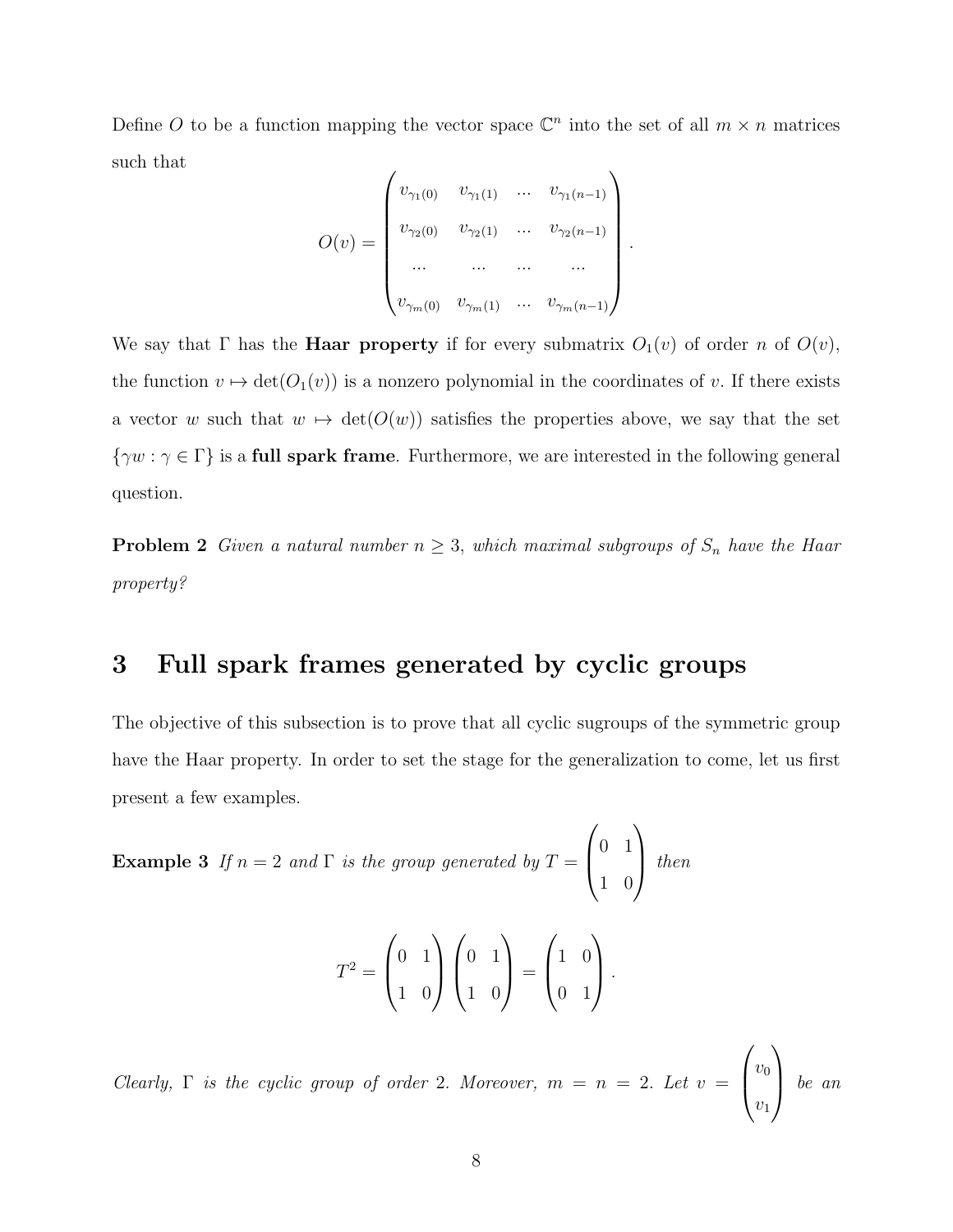arbitrary element of the vector space  $\mathbb{C}^2$ , and define  $\gamma_1$  to be the identity matrix of order two and  $\gamma_2 = T$ . Then

$$
T(v) = \begin{pmatrix} 0 & 1 \\ 1 & 0 \end{pmatrix} \begin{pmatrix} v_0 \\ v_1 \end{pmatrix} = \begin{pmatrix} v_1 \\ v_0 \end{pmatrix},
$$

and the matrix  $O(v)$  defined above takes the form

$$
O(v) = \begin{pmatrix} v_0 & v_1 \\ v_1 & v_0 \end{pmatrix}.
$$

The first row of  $O(v)$  is the transpose of v and the second one is the transpose of  $T(v)$ . Next, the determinant of the matrix  $(O(v))$  is the bivariate polynomial given by  $v \mapsto v_0^2 - v_1^2$ . Since  $v \mapsto v_0^2 - v_1^2$  is a nonzero polynomial in the variables  $v_0, v_1$  it follows that  $\Gamma$  has the Haar Property and if  $v \in \mathbb{C}^2$  such that  $v_0^2 - v_1^2 \neq 0$  then  $\{v, Tv\}$  is a basis for  $\mathbb{C}^2$ .

**Example 4** Let  $n = 3$ , and let  $\Gamma$  be the cylcic group generated by

$$
T = \begin{pmatrix} 0 & 0 & 1 \\ 1 & 0 & 0 \\ 0 & 1 & 0 \end{pmatrix}.
$$

We verify that  $T^2 =$  $\sqrt{ }$  $\overline{\phantom{a}}$ 0 1 0 0 0 1 1 0 0  $\setminus$  $\begin{array}{c} \hline \end{array}$ and  $T^3 =$  $\sqrt{ }$  $\overline{\phantom{a}}$ 1 0 0 0 1 0 0 0 1  $\setminus$  $\begin{array}{c} \hline \end{array}$ . Moreover,  $|\Gamma| = 3$  and  $m = n = 3$ .

It follows that

$$
O(v) = \begin{pmatrix} v_0 & v_1 & v_2 \\ v_2 & v_0 & v_1 \\ v_1 & v_2 & v_0 \end{pmatrix}
$$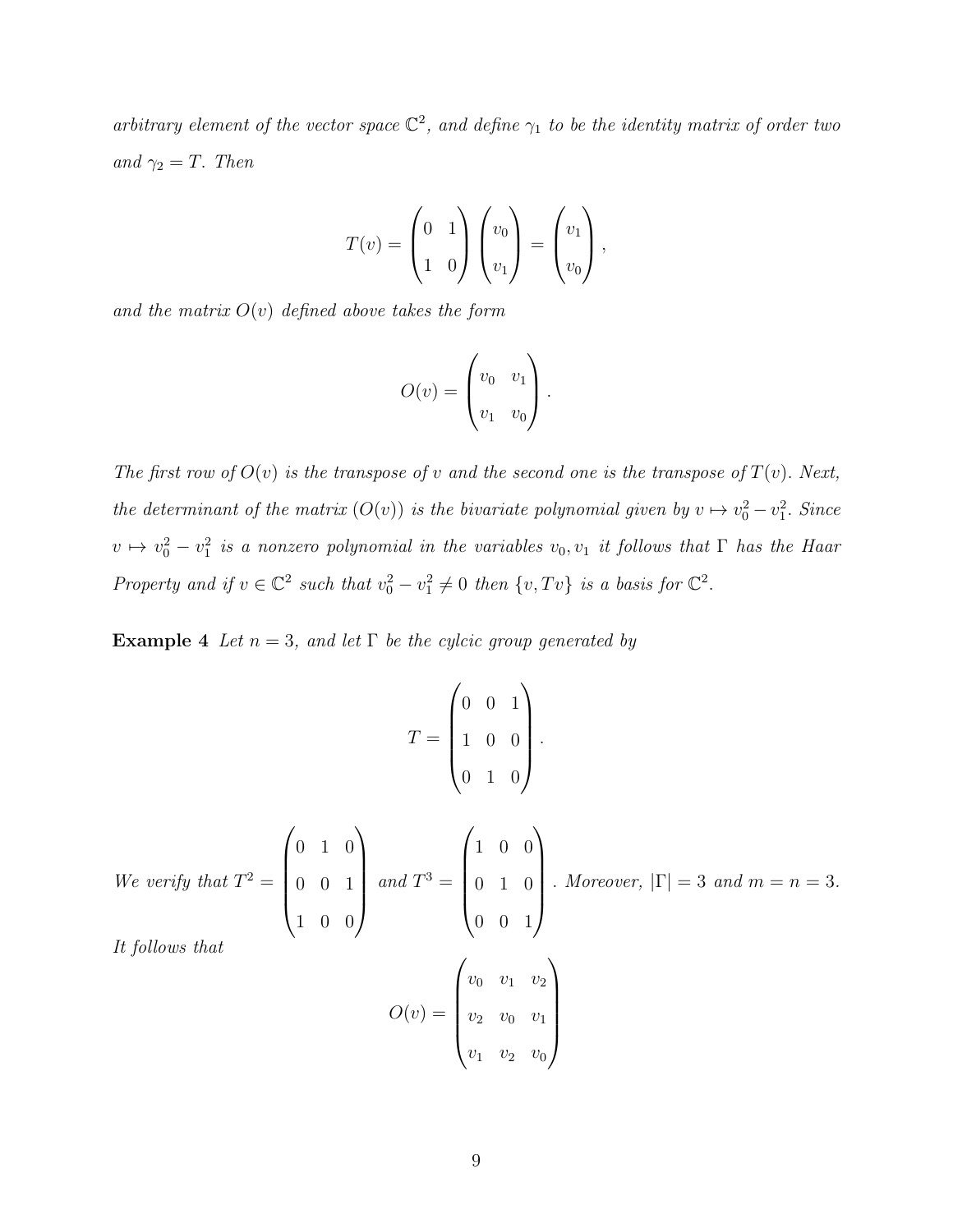Next,

$$
\det O(v) = -(v_0 + v_1 + v_2)(v_0^2 - v_0v_1 + v_1 - v_1v_2 + v_2^2)
$$

is a nonzero polynomial in the variables  $v_0, v_1, v_2$ . Therefore, the cyclic group of order three which is generated by T has the Haar Property.

We shall now generalize the examples above. To this end, let

$$
T = \left(\begin{array}{cccc} 0 & 0 & \cdots & 0 & 1 \\ 1 & 0 & & \cdots & 0 \\ 0 & 1 & & & \vdots \\ \vdots & \ddots & & 0 & 0 \\ 0 & \cdots & 0 & 1 & 0 \end{array}\right)
$$

be a square matrix of order n. Then clearly  $T$  is a *circulant* matrix since each column of  $T$  is a cyclic permutation of the first vector column. Next, let Γ be the matrix group generated by  $T$ .

**Lemma 5**  $\Gamma$  *is a cyclic group of order n.* 

Proof. Let

$$
e_{1} = \begin{pmatrix} 1 \\ 0 \\ 0 \\ \vdots \\ 0 \end{pmatrix}, e_{2} = \begin{pmatrix} 0 \\ 1 \\ 0 \\ \vdots \\ 0 \end{pmatrix}, ..., e_{n} = \begin{pmatrix} 0 \\ 0 \\ \vdots \\ 0 \\ 1 \end{pmatrix}
$$

Define

$$
T(e_k) = \begin{cases} e_{k+1}, & \text{if } 1 \le k \le n-1 \\ e_1, & \text{if } k = n \end{cases}
$$

In general,  $T(e_k) = e_{(k+1) \mod n}$ . Thus in general  $T^j(e_k) = e_{(k+j) \mod n}$  and the smallest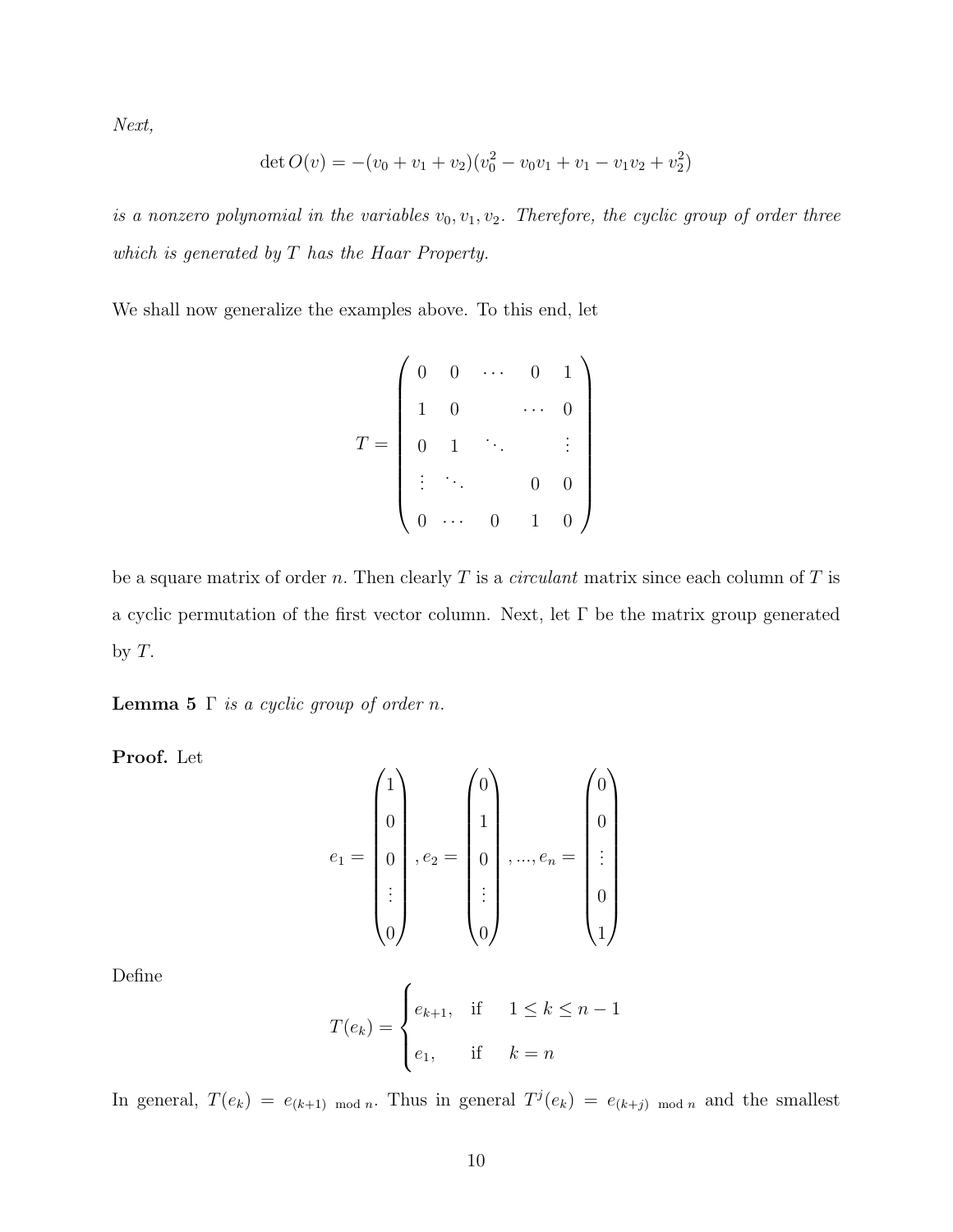natural number for which  $T^{j}(e_k) = e_k$  for all k is when  $j = n$ . Thus  $T^n$  is the identity matrix and the group generated by T has order n.  $\blacksquare$ 

In the subsequential paragraphs, we shall prove that the group  $\Gamma$  has the Haar property. First, we fix

$$
v = \begin{pmatrix} v_0 \\ v_1 \\ \vdots \\ v_{n-1} \end{pmatrix} \in \mathbb{C}^n.
$$

Next, we consider the map

$$
v \mapsto O(v) = \begin{pmatrix} v_0 & v_1 & \dots & v_{n-1} \\ v_{n-1} & v_0 & \dots & v_{n-2} \\ v_{n-2} & v_{n-1} & \dots & v_{n-3} \\ \vdots & \vdots & & \vdots \\ v_2 & v_3 & \dots & v_1 \\ v_1 & v_2 & \dots & v_0 \end{pmatrix}
$$

obtained by rearranging the  $\Gamma$ -orbits of v in row form. To prove that  $\Gamma$  has the Haar property, it is sufficient to prove that the function  $v \mapsto \det(O(v))$  is a non-trivial polynomial. Since the determinant of  $O(v)$  is equal to the product of its eigenvalues, we need to compute all eigenvalues of the matrix  $O(v)$ . To this end, we shall first establish that for each vector v, the matrix is  $O(v)$  is diagonalizable. Recall that a matrix is called a diagonal matrix if all of its non-diagonal entries are equal to zero. Moreover, a matrix  $A$  is called **diagonalizable** if there exists an invertible matrix  $P$  such that  $PAP^{-1}$  is a diagonal matrix.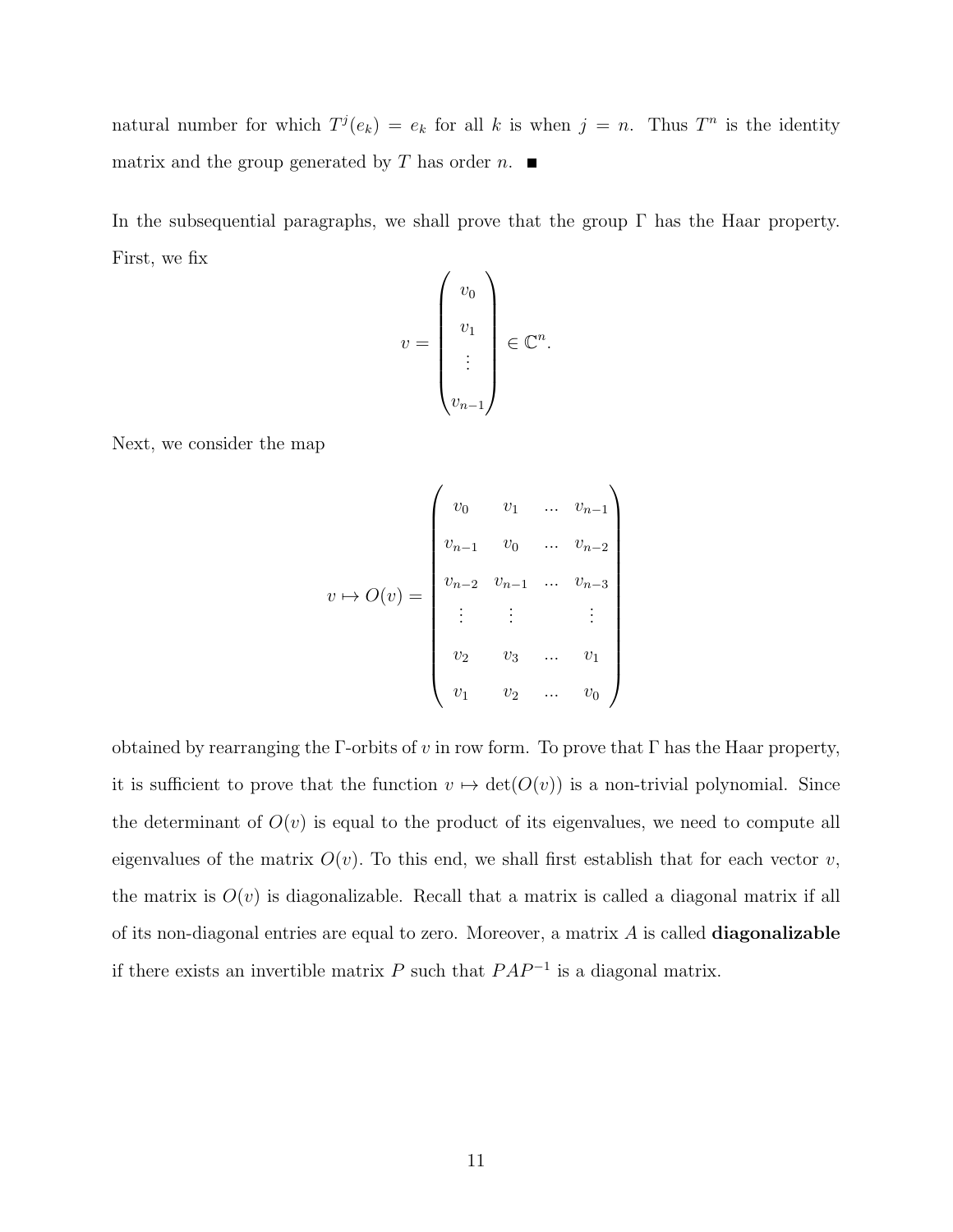Example 6 Let

$$
A = \left(\begin{array}{rrr} 1 & 0 & 2 \\ 1 & 2 & 0 \\ 0 & 0 & 3 \end{array}\right).
$$

Then

$$
\begin{pmatrix}\n-1 & 0 & 1 \\
1 & 1 & -2 \\
0 & 0 & 1\n\end{pmatrix}\n\begin{pmatrix}\n1 & 0 & 2 \\
1 & 2 & 0 \\
0 & 0 & 3\n\end{pmatrix}\n\begin{pmatrix}\n-1 & 0 & 1 \\
1 & 1 & -2 \\
0 & 0 & 1\n\end{pmatrix}^{-1} =\n\begin{pmatrix}\n1 & 0 & 0 \\
0 & 2 & 0 \\
0 & 0 & 3\n\end{pmatrix}
$$

and it follows that A is a diagonalizable matrix. Note that it is not the case that every matrix is diagonalizable. For example, the matrix

$$
X = \left(\begin{array}{cc} 1 & 1 \\ 0 & 1 \end{array}\right)
$$

is not diagonalizable. Otherwise, suppose that there exists an invertible matrix  $P =$  $\sqrt{ }$  $\overline{ }$ a b c d  $\setminus$  $\Big\}$ 

such that

$$
PXP^{-1} = \begin{pmatrix} a & b \\ c & d \end{pmatrix} \begin{pmatrix} 1 & 1 \\ 0 & 1 \end{pmatrix} \begin{pmatrix} a & b \\ c & d \end{pmatrix}^{-1} = \begin{pmatrix} -\frac{(ac - ad + bc)}{ad - bc} & \frac{a^2}{ad - bc} \\ -\frac{c^2}{ad - bc} & \frac{(ac + ad - bc)}{ad - bc} \end{pmatrix}
$$

is a diagonal matrix. This would imply the existence of  $a, b, c, d$  such that  $ad - bc \neq 0$  and  $a = c = 0$  which is absurd.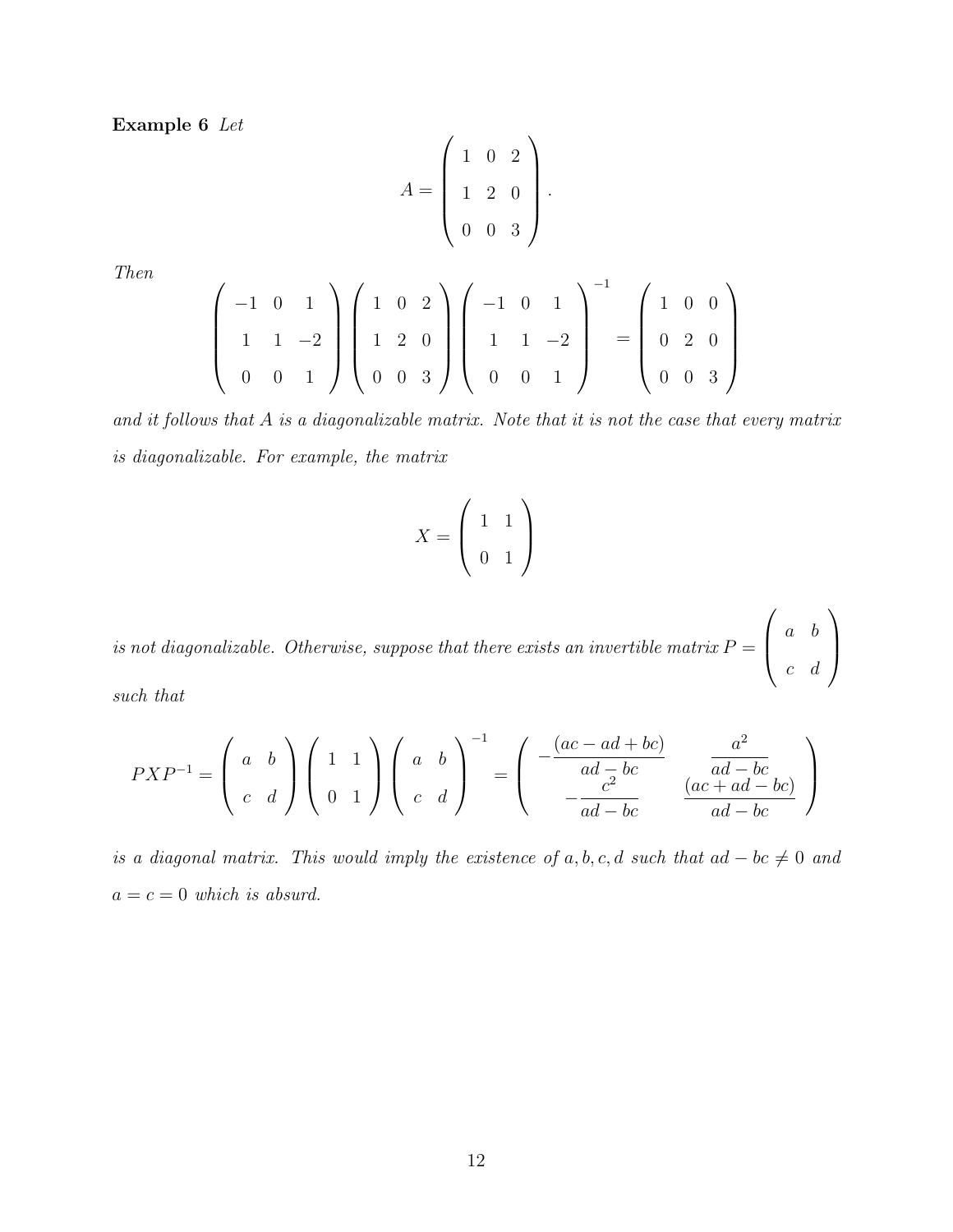Lemma 7 Let

$$
T = \begin{pmatrix} 0 & 0 & \cdots & 0 & 1 \\ 1 & 0 & & \cdots & 0 \\ 0 & 1 & \ddots & & \vdots \\ \vdots & \ddots & & 0 & 0 \\ 0 & \cdots & 0 & 1 & 0 \end{pmatrix}
$$

.

Then  $T$  is a square matrix of order n. Then  $T$  is diagonalizable and its eigenvalues are the roots of unity obtained by solving the complex equation  $z^n = 1$ .

**Proof.** To prove this result, it suffices to show that the inverse of  $T$  is diagonalizable. To this end, we shall prove that  $T^{-1}$  has n distinct eigenvalues which are precisely the complex roots of the polynomial equation  $z^n = 1$ . Indeed,

$$
T^{-1} - \lambda \cdot I = \begin{pmatrix} -\lambda & 1 & 0 & \dots & 0 \\ 0 & -\lambda & 1 & \dots & 0 \\ \vdots & \vdots & \vdots & & \vdots \\ 0 & 0 & 0 & 1 \\ 1 & 0 & 0 & \dots & -\lambda \end{pmatrix}
$$

and

$$
\det(T^{-1} - \lambda I) = -\lambda \begin{pmatrix} -\lambda & 1 & \dots & 0 \\ \vdots & \vdots & & \vdots \\ 0 & 0 & \dots & 1 \\ 0 & 0 & \dots & -\lambda \end{pmatrix} + (-1) \begin{pmatrix} 0 & 1 & \dots & 0 \\ 0 & 0 & \dots & 0 \\ \vdots & \vdots & & \vdots \\ 1 & 0 & \dots & -\lambda \end{pmatrix}
$$

$$
= -\lambda(-\lambda)^{n-1} + (-1)^{1+n}
$$

$$
= (-1)^n \lambda^n + (-1)^{1+n}.
$$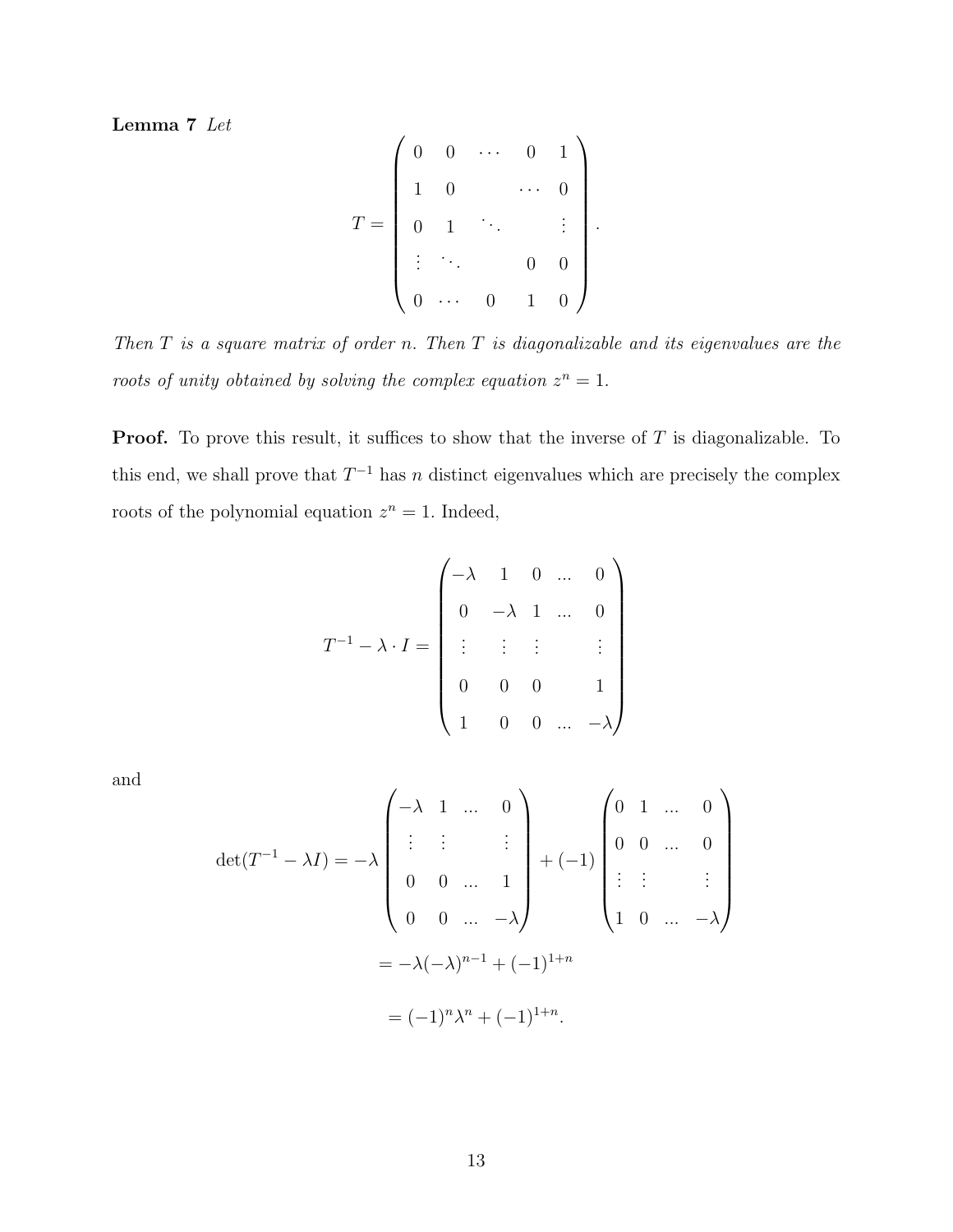Note that if *n* is even then  $\det(T^{-1} - \lambda I) = \lambda^n - 1$ . Otherwise, if *n* is odd then

$$
\det(T^{-1} - \lambda I) = -\lambda^n + 1.
$$

For  $k \in \{0, 1, ..., n-1\}$ , let us define  $\lambda = \exp\left(\frac{2\pi k i}{\lambda}\right)$ n  $\setminus$ . Clearly, the complex numbers  $\exp(\frac{2\pi ki}{\pi})$  $\overline{n}$ ) are eigenvalues for the inverse of  $T$ . Next, we would like to compute the eigenvectors corresponding to each eigenvalue  $\exp(\frac{2\pi k i}{\epsilon})$ n ). To this end, we compute the following matrix.

$$
(T^{-1} - \exp(\frac{2\pi ki}{n})) = \begin{pmatrix} -\exp(\frac{2\pi ki}{n}) & 1 & 0 & \dots & 0 \\ 0 & -\exp(\frac{2\pi ki}{n}) & 1 & \dots & 0 \\ \vdots & \vdots & \vdots & \vdots & \vdots \\ 1 & 0 & 0 & \dots & -\exp(\frac{2\pi ki}{n}) \end{pmatrix}.
$$

Next,

$$
(T^{-1} - \exp(\frac{2\pi ki}{n}I))
$$
\n
$$
(T^{-1} - \exp(\frac{2\pi ki}{n}I))
$$
\n
$$
\exp(\frac{2\pi k(n-2)i}{n})
$$
\n
$$
= \begin{pmatrix}\n-\exp(\frac{2\pi ki}{n}) & 1 & 0 & \dots & 0 \\
0 & -\exp(\frac{2\pi ki}{n}) & 1 & \dots & 0 \\
\vdots & \vdots & \vdots & \ddots & \vdots \\
1 & 0 & 0 & \dots & -\exp(\frac{2\pi ki}{n})\n\end{pmatrix}
$$
\n
$$
\exp(\frac{2\pi ki}{n})
$$
\n
$$
\exp(\frac{2\pi k(n-2)i}{n})
$$
\n
$$
\exp(\frac{2\pi k(n-2)i}{n})
$$
\n
$$
\exp(\frac{2\pi k(n-2)i}{n})
$$
\n
$$
\exp(\frac{2\pi k(n-1)i}{n})
$$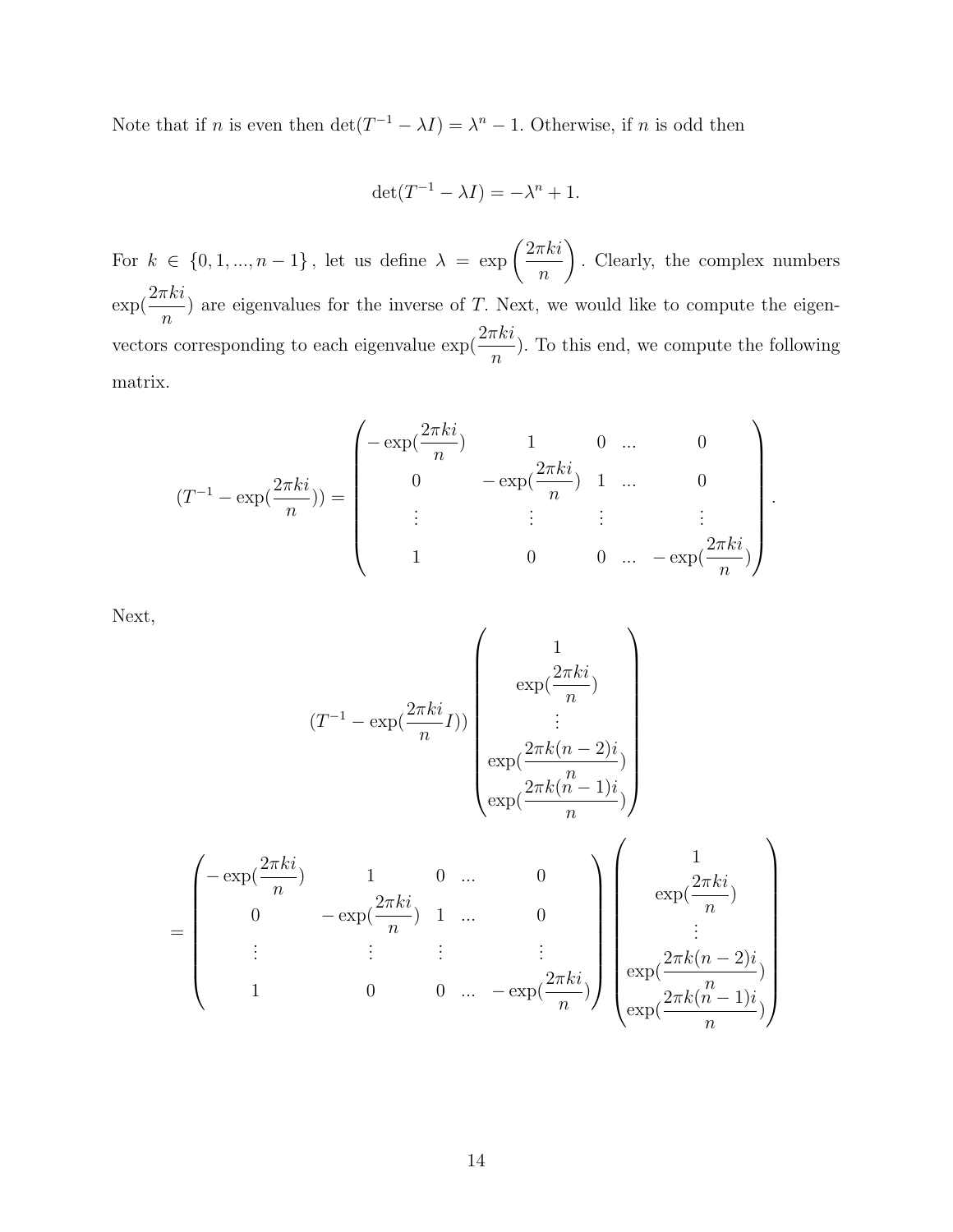$$
= \begin{pmatrix} -\exp(\frac{2\pi ki}{n} + \exp(\frac{2\pi ki}{n}) - \exp(\frac{2\pi 2ki}{n}) + \exp(\frac{2\pi 2ki}{n}) \\ -\exp(\frac{2\pi k(n-1)i}{n}) + \exp(\frac{2\pi k(n-1)i}{n}) \\ -\exp(\frac{2\pi k(n-1)i}{n}) + \exp(\frac{2\pi kni}{n}) \end{pmatrix} = \begin{pmatrix} 0 \\ 0 \\ \vdots \\ 0 \end{pmatrix}.
$$

Letting

$$
E_k = \begin{pmatrix} 1 \\ \exp(\frac{2\pi ki}{n}) \\ \vdots \\ \exp(\frac{2\pi k(n-1)i}{n}) \end{pmatrix}
$$

it follows that the element  $E_k$  spans the null space of  $T - \exp(\frac{2\pi k i}{n})$  $I$  making it an eigenbasis for the eigenvalue  $\exp(\frac{2\pi ki}{\pi})$ <sup> $\lfloor k\rfloor$ </sup>). As a result,  $\{E_k : k \in \mathbb{Z}_n\}$  forms a basis for  $\mathbb{C}^n$  consisting of eigenvectors for the inverse of  $T$ .

**Definition 8** For a fixed natural number n, we define the **Fourier matrix** as the following square matrix of order n as

$$
F = \frac{1}{\sqrt{n}} \begin{pmatrix} 1 & 1 & \dots & \dots & 1 \\ 1 & w & w^2 & \dots & w^{n-1} \\ \vdots & w^2 & w^{2(2)} & \dots & w^{2(n-1)} \\ \vdots & \vdots & \vdots & & \vdots \\ 1 & w^{n-1} & w^{2(n-1)} & \dots & w^{(n-1)(n-1)} \end{pmatrix}
$$

where

$$
w = \exp\left(\frac{2\pi i}{n}\right) = \cos\left(\frac{2\pi}{n}\right) + i \cdot \sin\left(\frac{2\pi}{n}\right).
$$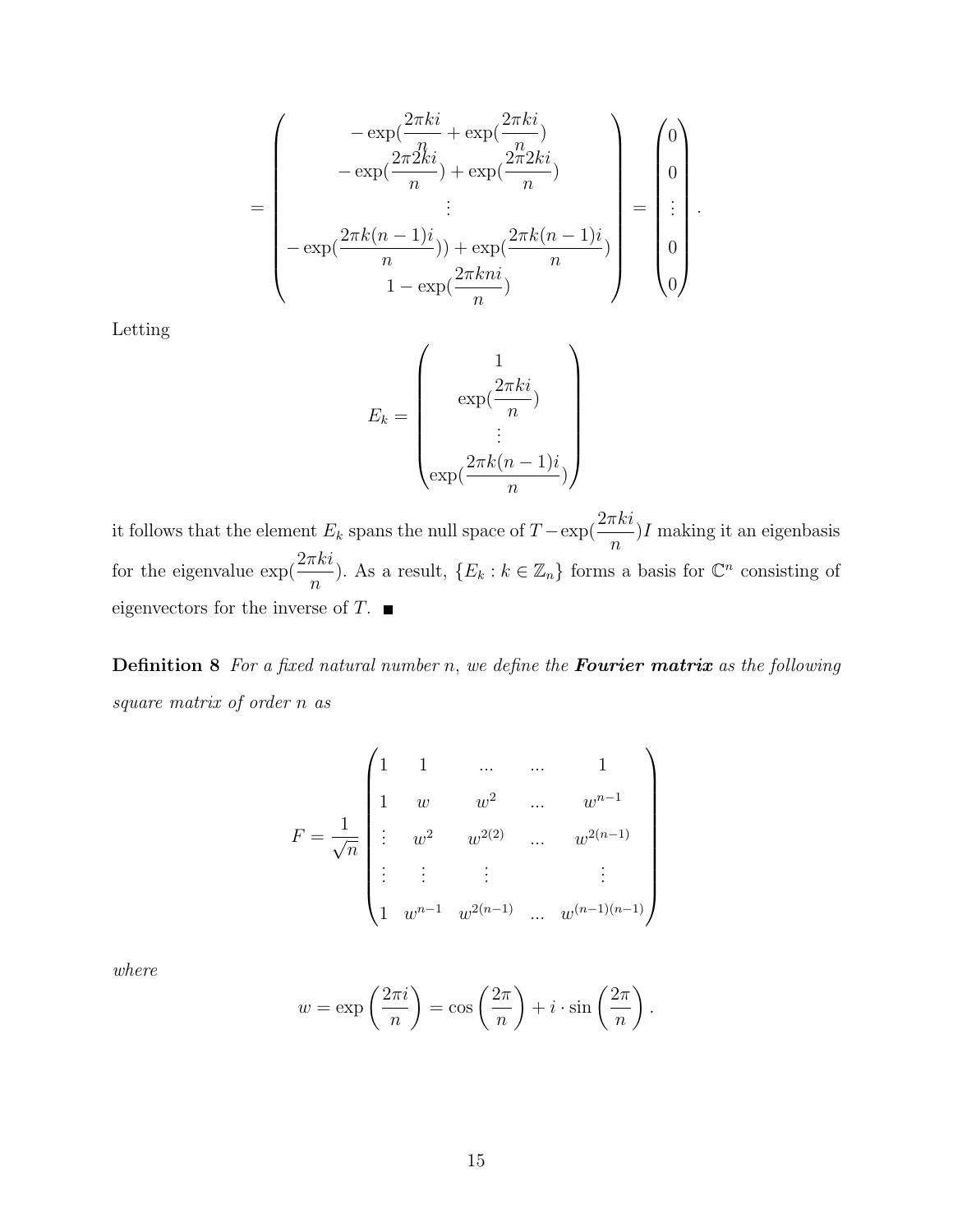Note that

$$
E_0 = \begin{pmatrix} 1 \\ 1 \\ \vdots \\ 1 \end{pmatrix}, E_1 = \begin{pmatrix} 1 \\ \exp\left(\frac{2\pi i}{n}\right) \\ \vdots \\ \exp\left(\frac{2\pi i(n-1)}{n}\right) \end{pmatrix}, \cdots, E_{n-1} = \begin{pmatrix} 1 \\ \exp\left(\frac{2\pi i(n-1)}{n}\right) \\ \vdots \\ \exp\left(\frac{2\pi i(n-1)(n-1)}{n}\right) \end{pmatrix}
$$

and

$$
\frac{1}{\sqrt{n}}E_{k}=\mathrm{col}_{k}\left(T\right).
$$

Thus, conjugating the inverse of T by the Fourier matrix gives the diagonal matrix

$$
FT^{-1}F^{-1} = \begin{pmatrix} 1 & & & \\ & w & & \\ & & \ddots & \\ & & & w^{n-1} \end{pmatrix}.
$$

The following statements will be useful for the subsequent discussion.

#### Lemma 9

- 1. The group obtained by conjugating the group generated by  $FTF^{-1}$  is isomorphic to the cyclic group of order n.
- 2. The Haar property is a conjugation-invariant property of a matrix group.

**Proof.** To prove the first part, let  $M = FT^{-1}F^{-1}$  and let G be the group generated by M. Then clearly, the map  $M^k \mapsto T^k$  defines a group isomorphic between G and  $\langle T \rangle$ . It follows that  $G$  is isomorphic with the cyclic group of order  $n$ .

To prove the second part, let us suppose that  $\Gamma$  is a group acting on  $\mathbb{C}^n$ . Moreover, assume that  $\Gamma$  has the Haar property. Next, let P be an invertible square matrix of order n and  $\Lambda = \{P\gamma P^{-1} : \gamma \in \Gamma\}.$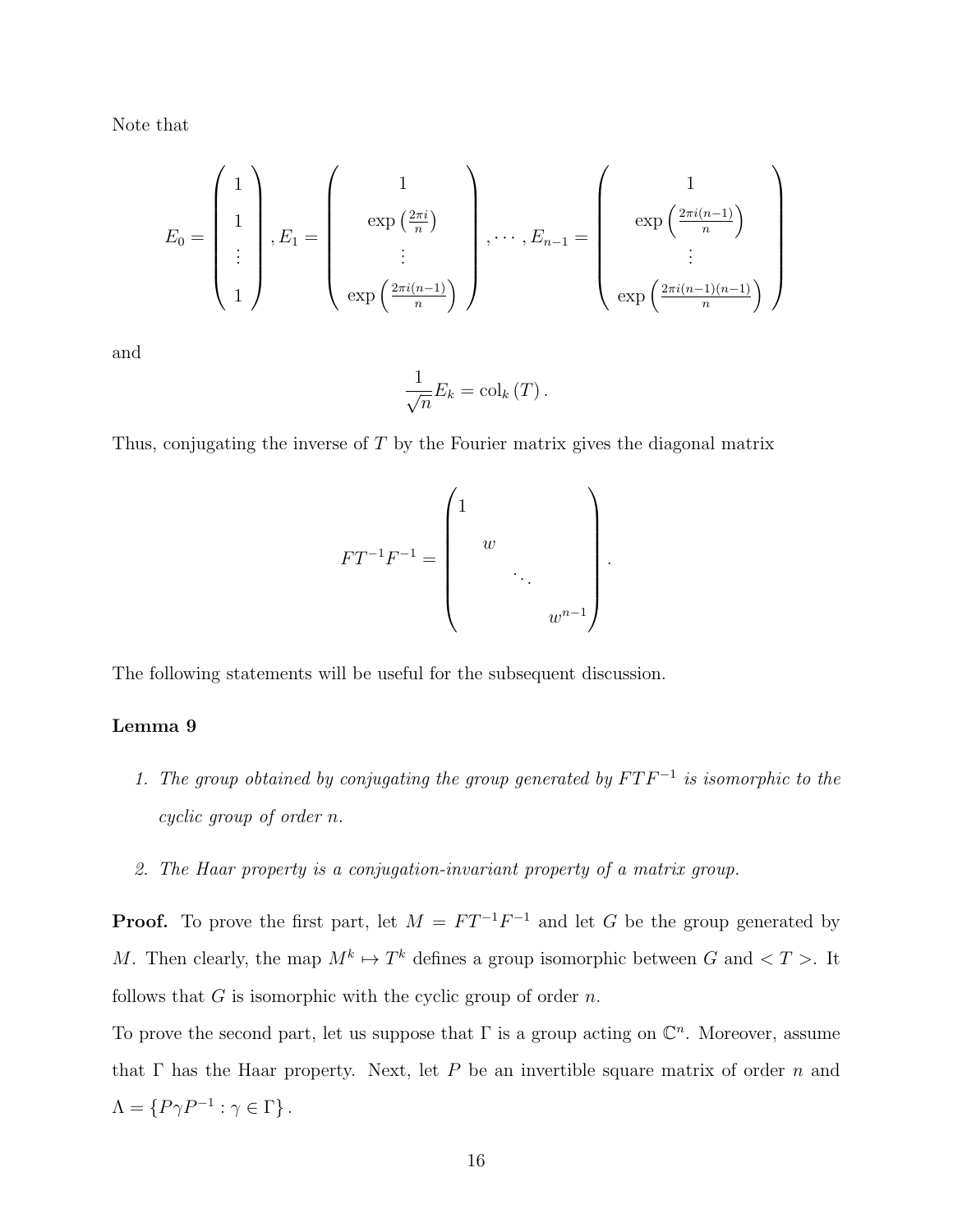By assumption, there exists some vector  $v \in \mathbb{C}^n$  such that every subset of  $\{\gamma v : \gamma \in \Gamma\}$  of cardinality *n* is a basis for  $\mathbb{C}^n$ . Now, let  $z \in \mathbb{C}^n$  such that  $P^{-1}z = v$ . Then  $\gamma P^{-1}z = \gamma v$  and every subset of cardinality n of the collection  $\{\gamma P^{-1}z : \gamma \in \Gamma\} = \{\gamma v : \gamma \in \Gamma\}$  is a basis for  $\mathbb{C}^n$ . Finally, we note that every subset of cardinality n of  $\{P\gamma P^{-1}z : \gamma \in \Gamma\} = \{\lambda z : \lambda \in \Lambda\}$ is the image of a basis under a linear map  $P$ . Consequently,  $\Lambda$  has the Haar property and that Haar property is preserved under conjugation.

To establish that  $\langle T \rangle$  has the Haar property, we consider the matrix obtained by arranging the  $F\Gamma F^{-1}$ -orbit of a generic element

$$
f = \begin{pmatrix} f_0 \\ f_1 \\ \vdots \\ f_{n-1} \end{pmatrix}
$$

of  $\mathbb{C}^n$  as follows

$$
O_f = \begin{pmatrix} f_0 & f_1 & \dots & f_{n-1} \\ f_0 & wf_1 & \dots & w^{n-1}f_{n-1} \\ f_0 & w^2f_1 & \dots & w^{n-1}f_{n-1} \\ \vdots & \vdots & & \vdots \\ f_0 & w^{n-1} & \dots & w^{(n-1)(n-1)}f_{n-1} \end{pmatrix}.
$$

Next,

$$
\det(O_f) = \det \begin{pmatrix} f_0 & f_1 & \cdots & f_{n-1} \\ f_0 & wf_1 & \cdots & w^{n-1}f_{n-1} \\ f_0 & w^2f_1 & \cdots & w^{2(n-1)}f_{n-1} \\ \vdots & \vdots & \ddots & \vdots \\ f_0 & w^{n-1}f_1 & \cdots & w^{(n-1)(n-1)}f_{n-1} \end{pmatrix}
$$

.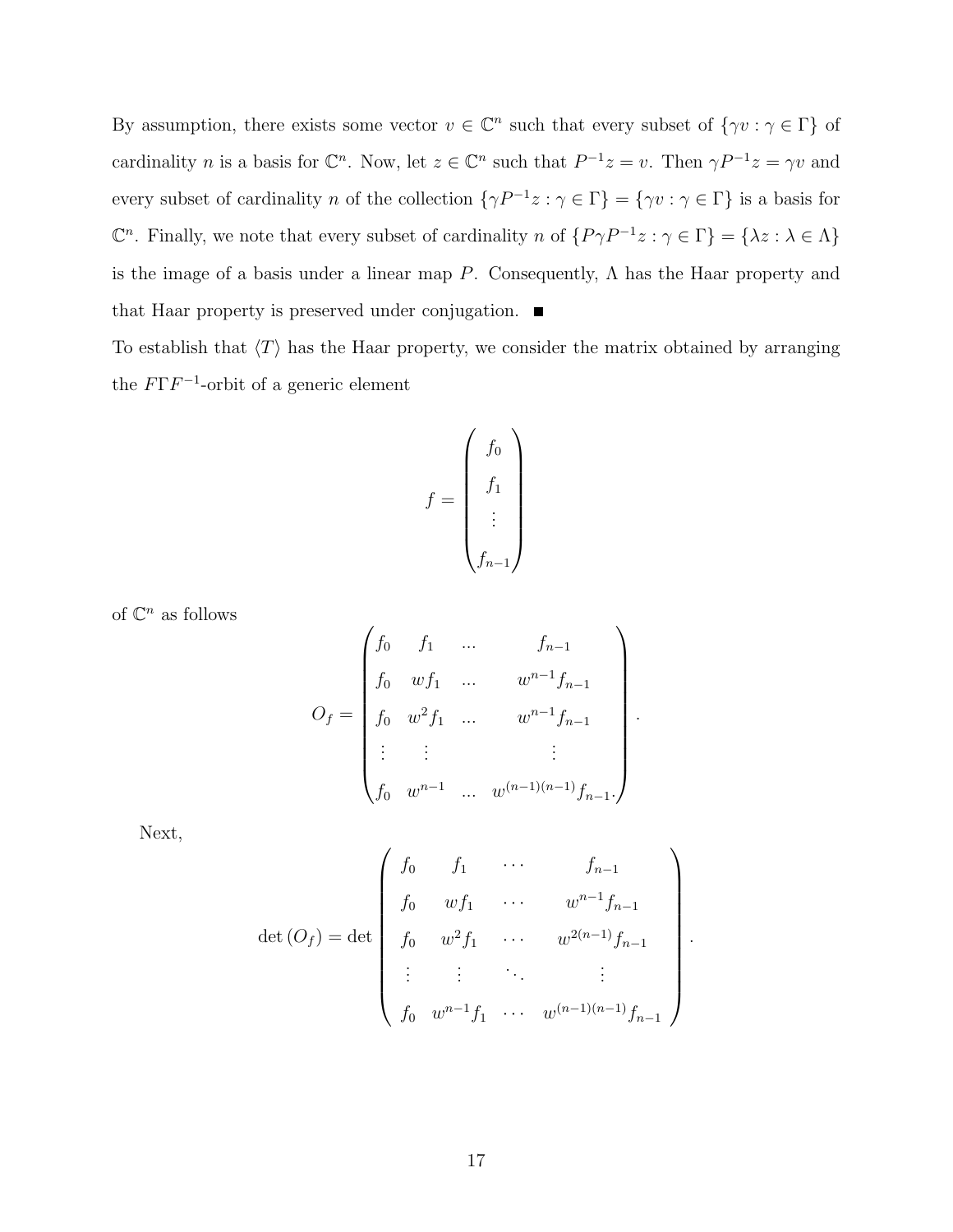Appealing to the multilinearity of the determiant function, we obtain

$$
\det\begin{pmatrix}\nf_0 & f_1 & \cdots & f_{n-1} \\
f_0 & wf_1 & \cdots & w^{n-1}f_{n-1} \\
f_0 & w^2f_1 & \cdots & w^{2(n-1)}f_{n-1} \\
\vdots & \vdots & \ddots & \vdots \\
f_0 & w^{n-1}f_1 & \cdots & w^{(n-1)(n-1)}f_{n-1}\n\end{pmatrix} = f_0f_1 \cdots f_{n-1} \cdot \det\begin{pmatrix}\n1 & 1 & \cdots & 1 \\
1 & w & \cdots & w^{n-1} \\
1 & w^2 & \cdots & w^{2(n-1)} \\
\vdots & \vdots & \ddots & \vdots \\
1 & w^{n-1} & \cdots & w^{(n-1)(n-1)}\n\end{pmatrix}.
$$

The above is reformulated as

$$
\left(\prod_{k=0}^{n-1} f_k\right) \cdot \det \left(\begin{array}{cccc} 1 & 1 & \cdots & 1 \\ 1 & w & \cdots & w^{n-1} \\ 1 & w^2 & \cdots & w^{2(n-1)} \\ \vdots & \vdots & \ddots & \vdots \\ 1 & w^{n-1} & \cdots & w^{(n-1)(n-1)} \end{array}\right) = (*).
$$

Having previously proved that the collection

$$
\left\{\left(\begin{array}{c}1\\1\\1\\ \vdots\\ 1\end{array}\right),\left(\begin{array}{c}1\\w\\w^2\\ \vdots\\ w^{n-1}\end{array}\right),\cdots,\left(\begin{array}{c}1\\w^{n-1}\\w^{2(n-1)}\\ \vdots\\ w^{(n-1)(n-1)}\end{array}\right)\right\}
$$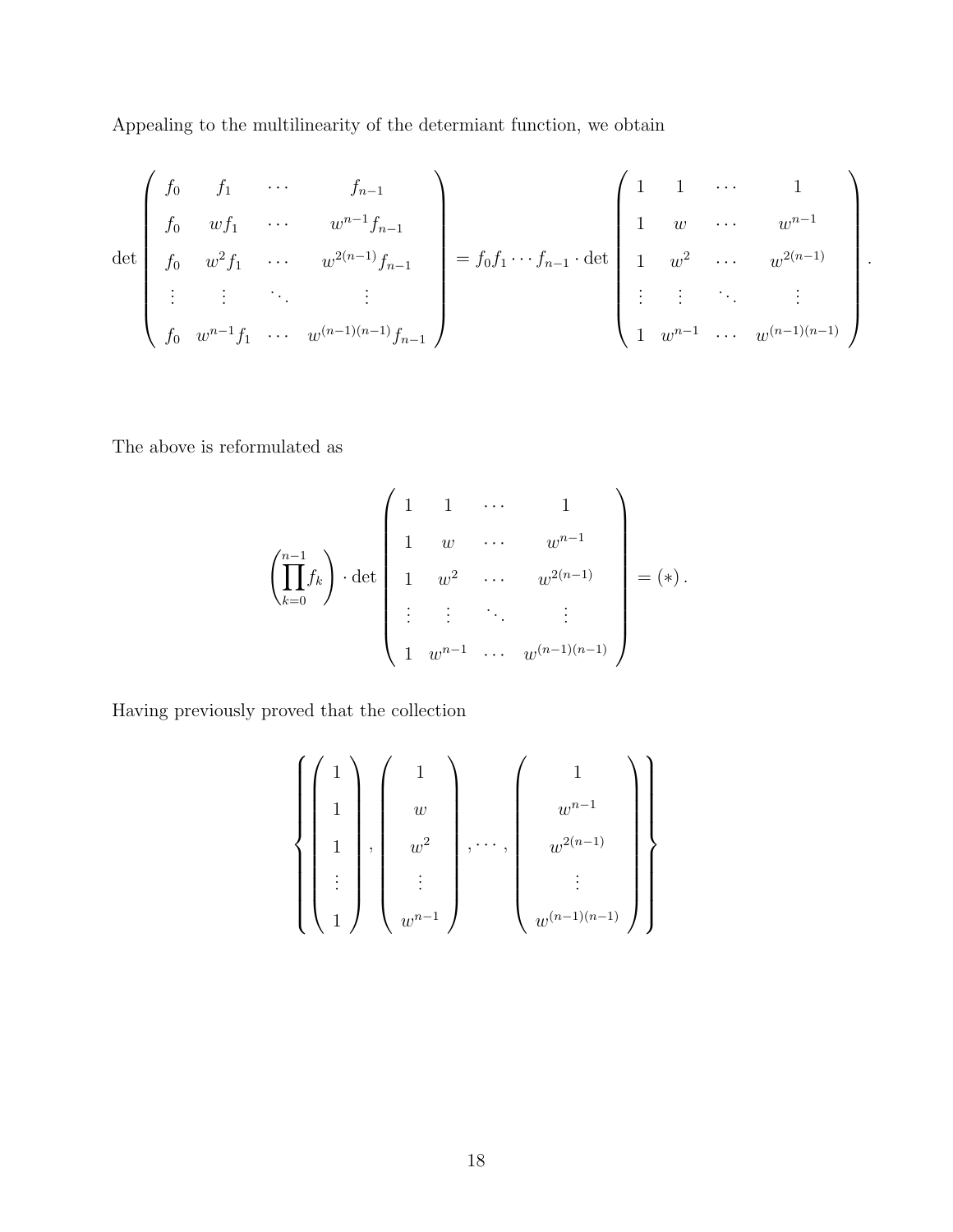forms a basis for  $\mathbb{C}^n$ , it follows that

$$
\det \left(\begin{array}{cccc} 1 & 1 & \cdots & 1 \\ 1 & w & \cdots & w^{n-1} \\ 1 & w^2 & \cdots & w^{2(n-1)} \\ \vdots & \vdots & \ddots & \vdots \\ 1 & w^{n-1} & \cdots & w^{(n-1)(n-1)} \end{array}\right)
$$

is nonzero. Referring back to (∗), the mapping

$$
(f_0, f_1, \cdots, f_{n-1}) \mapsto \det(O_f)
$$

is a nonzero polynomial in the variables  $f_0, f_1, \dots, f_{n-1}$ . As a result, the matrix groups  $F\Gamma F^{-1}$  and  $\Gamma$  both have the Haar property.

## 4 Full spark frames generated by the Dihedral groups

In this section, we will explore known results of full-spark frames generated by the Dihedral group. Let  $\overline{ }$ 

$$
T = \begin{pmatrix} 0 & 0 & \cdots & 1 \\ 1 & 0 & & 0 \\ \vdots & \ddots & & \vdots \\ 0 & \cdots & 1 & 0 \end{pmatrix}, D = \begin{pmatrix} 1 & 0 & \cdots & 0 \\ 0 & 0 & & 1 \\ \vdots & \vdots & \cdots & \vdots \\ 0 & 1 & & 0 \end{pmatrix}
$$

be matrices of order  $n \geq 3$ . Note that  $T^n = I_n$  and  $D^2 = I_n$ . Moreover, it is not hard to verify that  $DT = T^{n-1}D$ . As a result, the group generated by T and D is a non-commutative matrix group. In fact, letting  $\Gamma$  be the group generated by  $T, D$  we may write

$$
\Gamma = \langle T, D : T^n = I_n, D^2 = I_n, DTD = T^{-1} \rangle
$$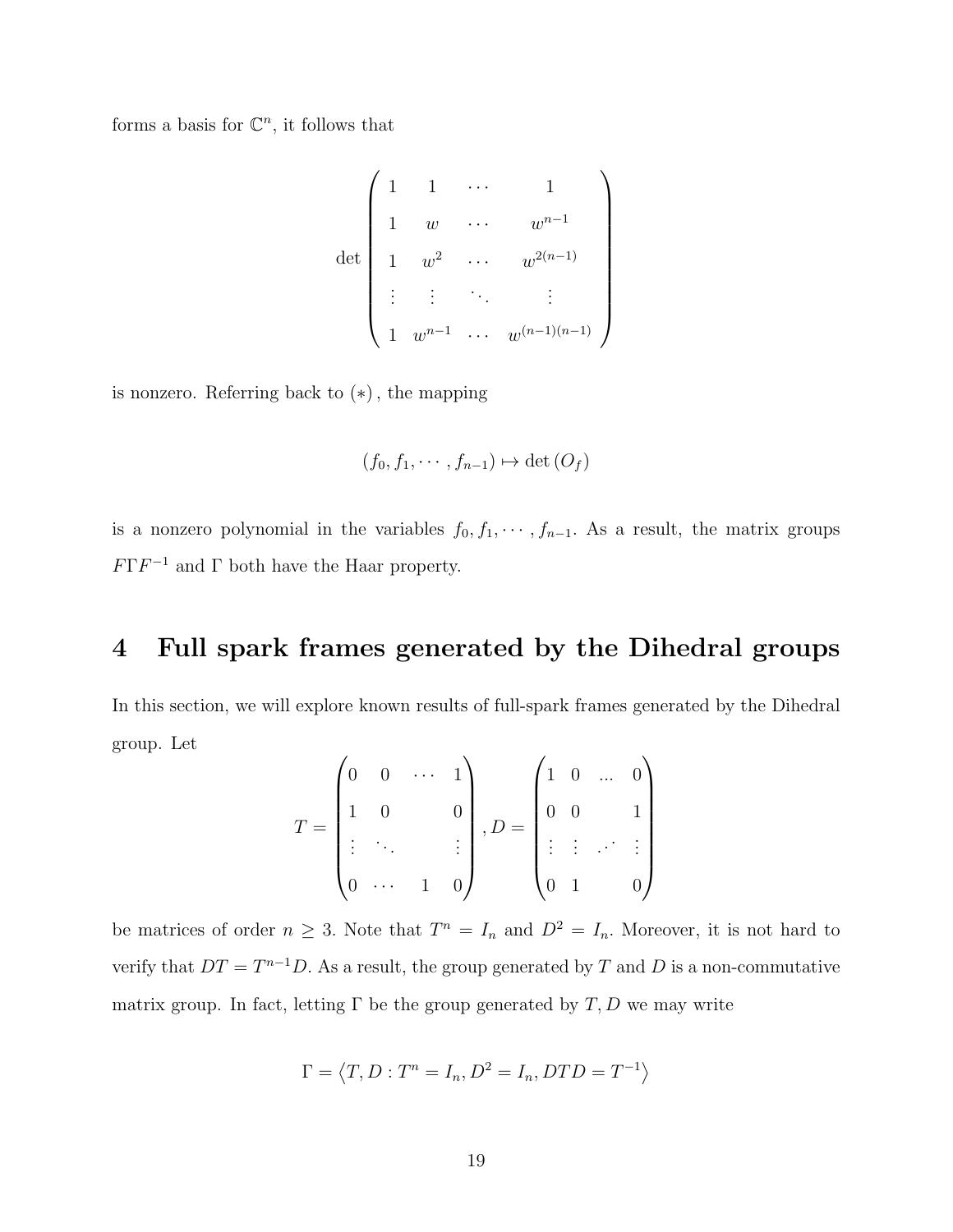and it is not hard to verify that  $\Gamma$  is isomorphic to the dihedral group of order  $2n$ . In these settings, it is known that the Haar property depends on the parity of the order of  $T$ . To be more precise, the following results are proved in [7, 8]

#### **Theorem 10**  $\Gamma$  has the Haar property if and only if n is odd.

Furthermore, in the case where  $n$  is odd, we have obtained in  $[7]$  an algorithm for constructing vectors generating full-spark frames under the action of the Dihedral group. Our procedure is described as follows. Let  $n$  be an odd natural number greater than or equal to 3.

$$
F_n = \left\{ w \in \mathbb{C}^n : w = \begin{pmatrix} \sum_{k=0}^{n-1} \lambda^k \\ \sum_{k=0}^{n-1} \lambda^k e^{-\frac{2i\pi k}{n}} \\ \vdots \\ \sum_{k=0}^{n-1} \lambda^k e^{-\frac{2i\pi (n-1)k}{n}} \end{pmatrix} \right\}
$$

where  $\lambda$  is **transcendental** or is an algebraic number over  $\mathbb Q$  whose degree is at least  $n^2 - n + 1$ .

2. Given  $v \in F_n$  the set  $\{\gamma f : \gamma \in \Gamma\}$  is a full spark frame of 2n elements generated by the Dihedral group. As an application of the algorithm presented above, let us consider the following example.

**Example 11** Let  $n = 3$  and define

1. Let

$$
v = \begin{pmatrix} \sum_{k=0}^{2} \pi^{k} \\ \sum_{k=0}^{2} \left( \pi^{k} e^{-\frac{2\pi i k}{3}} \right) \\ \sum_{k=0}^{2} \left( \pi^{k} e^{-\frac{4\pi i k}{3}} \right) \end{pmatrix} = \begin{pmatrix} \pi + \pi^{2} + 1 \\ -\frac{1}{2} \left( \pi - 1 \right) \left( \pi - i \sqrt{3} \pi + 2 \right) \\ -\frac{1}{2} \left( \pi - 1 \right) \left( \pi + i \sqrt{3} \pi + 2 \right) \end{pmatrix} \in \mathbb{C}^{3}.
$$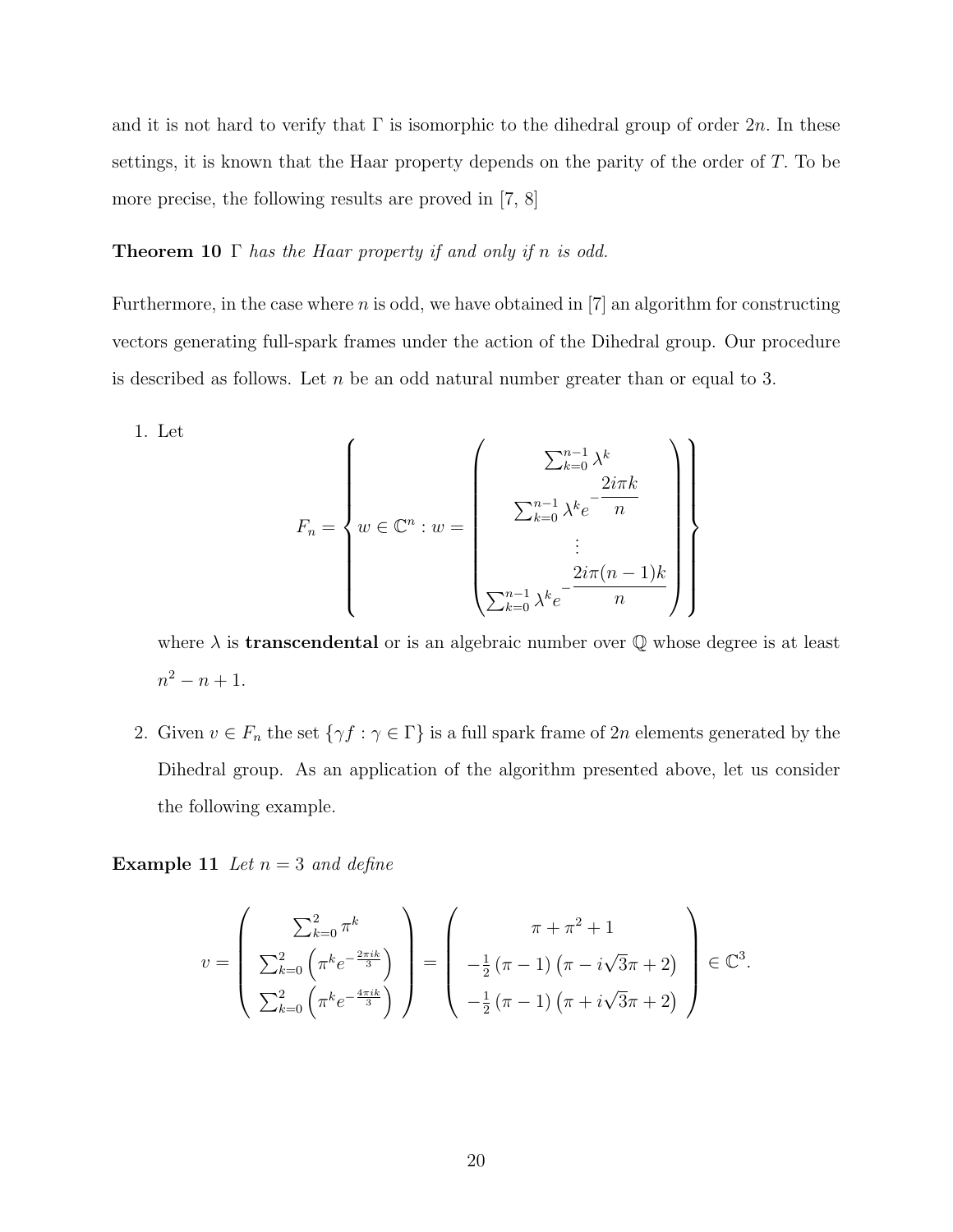Next, the orbit of the vector above under the action of the Dihedral is given by

$$
\left\{\left(\begin{array}{ccc} 0 & 0 & 1 \\ 1 & 0 & 0 \\ 0 & 1 & 0 \end{array}\right)^k \left(\begin{array}{ccc} 1 & 0 & 0 \\ 0 & 0 & 1 \\ 0 & 1 & 0 \end{array}\right)^j \left(\begin{array}{c} \pi + \pi^2 + 1 \\ -\frac{1}{2}(\pi - 1)(\pi - i\sqrt{3}\pi + 2) \\ -\frac{1}{2}(\pi - 1)(\pi + i\sqrt{3}\pi + 2) \end{array}\right) : (k, j) \in \mathbb{Z}_3 \times \mathbb{Z}_2\right\}
$$

.

The above is an example of a full-spark frame in  $\mathbb{C}^3$ . Listing the elements of the set described above, it follows that every subset of cardinality three of this collection

$$
\begin{pmatrix}\n-\frac{1}{2}(\pi - 1) (\pi + i\sqrt{3}\pi + 2) \\
-\frac{1}{2}(\pi - 1) (\pi - i\sqrt{3}\pi + 2) \\
\pi + \pi^2 + 1\n\end{pmatrix}, \begin{pmatrix}\n-\frac{1}{2}(\pi - 1) (\pi - i\sqrt{3}\pi + 2) \\
\pi + \pi^2 + 1\n\end{pmatrix}, \begin{pmatrix}\n\pi + \pi^2 + 1 \\
-\frac{1}{2}(\pi - 1) (\pi + i\sqrt{3}\pi + 2) \\
-\frac{1}{2}(\pi - 1) (\pi - i\sqrt{3}\pi + 2)\n\end{pmatrix}, \begin{pmatrix}\n\pi + \pi^2 + 1 \\
-\frac{1}{2}(\pi - 1) (\pi + i\sqrt{3}\pi + 2) \\
-\frac{1}{2}(\pi - 1) (\pi - i\sqrt{3}\pi + 2) \\
\pi + \pi^2 + 1\n\end{pmatrix}, \begin{pmatrix}\n\pi + \pi^2 + 1 \\
-\frac{1}{2}(\pi - 1) (\pi - i\sqrt{3}\pi + 2) \\
\pi + \pi^2 + 1\n\end{pmatrix}, \begin{pmatrix}\n\pi + \pi^2 + 1 \\
-\frac{1}{2}(\pi - 1) (\pi - i\sqrt{3}\pi + 2) \\
-\frac{1}{2}(\pi - 1) (\pi - i\sqrt{3}\pi + 2)\n\end{pmatrix}
$$

forms a complex basis for  $\mathbb{C}^3$ . In other words, every minor of order three of

$$
\begin{pmatrix}\n-\frac{1}{2}(\pi - 1)(\pi + i\sqrt{3}\pi + 2) & -\frac{1}{2}(\pi - 1)(\pi - i\sqrt{3}\pi + 2) & \pi + \pi^2 + 1 \\
-\frac{1}{2}(\pi - 1)(\pi - i\sqrt{3}\pi + 2) & \pi + \pi^2 + 1 & -\frac{1}{2}(\pi - 1)(\pi + i\sqrt{3}\pi + 2) \\
\pi + \pi^2 + 1 & -\frac{1}{2}(\pi - 1)(\pi + i\sqrt{3}\pi + 2) & -\frac{1}{2}(\pi - 1)(\pi - i\sqrt{3}\pi + 2) \\
-\frac{1}{2}(\pi - 1)(\pi - i\sqrt{3}\pi + 2) & -\frac{1}{2}(\pi - 1)(\pi + i\sqrt{3}\pi + 2) & \pi + \pi^2 + 1 \\
-\frac{1}{2}(\pi - 1)(\pi + i\sqrt{3}\pi + 2) & \pi + \pi^2 + 1 & -\frac{1}{2}(\pi - 1)(\pi - i\sqrt{3}\pi + 2) \\
\pi + \pi^2 + 1 & -\frac{1}{2}(\pi - 1)(\pi - i\sqrt{3}\pi + 2) & -\frac{1}{2}(\pi - 1)(\pi + i\sqrt{3}\pi + 2)\n\end{pmatrix}
$$

is nonzero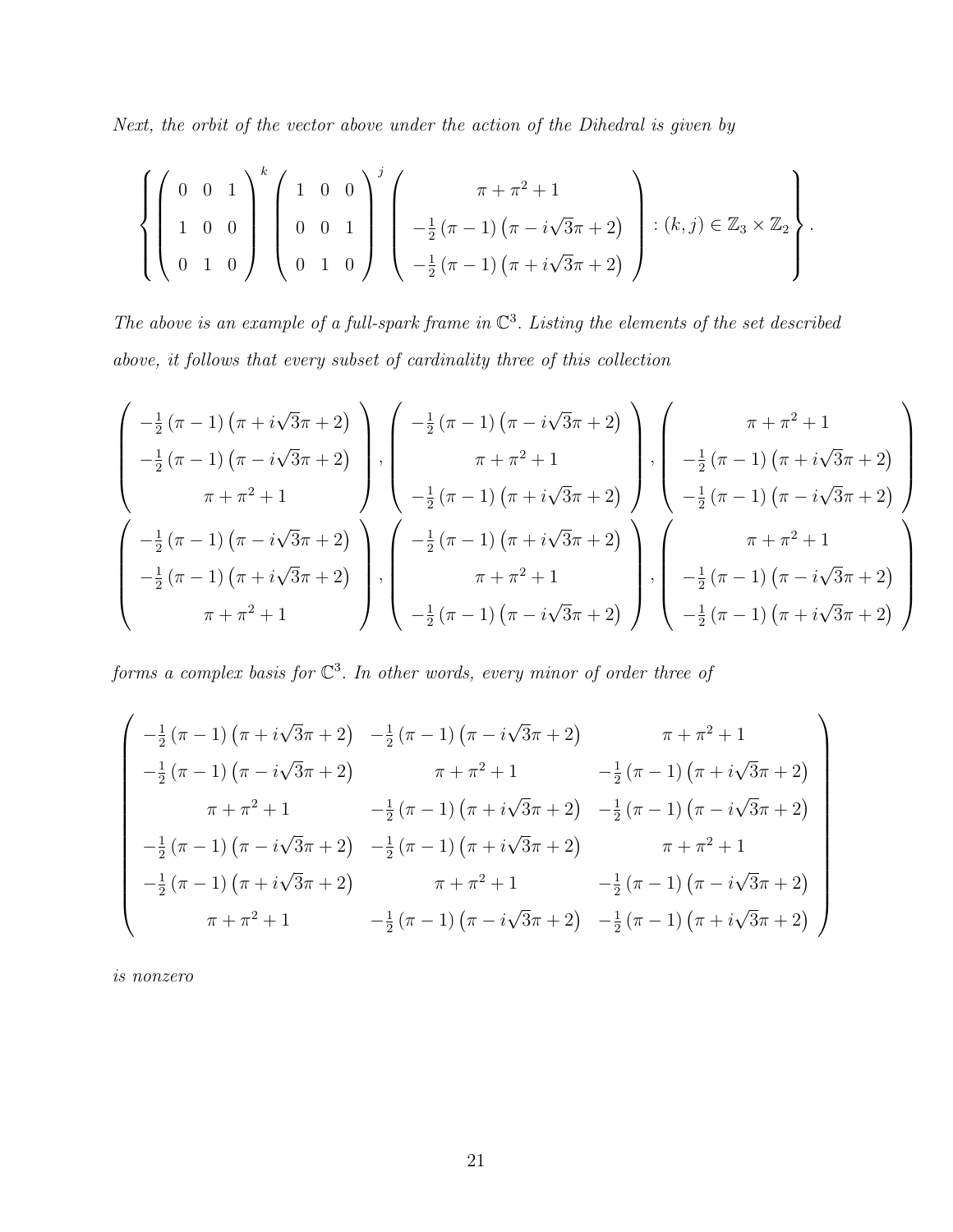## 5 Maximal subgroups with the Haar property

Let  $GL_n(\mathbb{C})$  be the group of invertible complex matrices of order n. Next, define

$$
\pi: S_n \to GL_n\left(\mathbb{C}\right)
$$

as the canonical representation of  $S_n$ . This representation is uniquely determined by the equations

$$
\pi(\sigma) \left( \begin{array}{c} v_0 \\ \vdots \\ v_{n-1} \end{array} \right) = \left( \begin{array}{c} v_{\sigma(0)} \\ \vdots \\ v_{\sigma(n-1)} \end{array} \right) \text{ where } \left( \begin{array}{c} v_0 \\ \vdots \\ v_{n-1} \end{array} \right) \in \mathbb{C}^n.
$$

Clearly, the mapping  $\sigma \mapsto \pi(\sigma)$  is a group isomorphism.

In this subsection, we are mainly interested in describing maximal subgroups of  $\pi(S_n)$ having the Haar property.

**Proposition 12**  $\pi(S_3)$  has the Haar property.

Proof. Note that

$$
\pi(S_3) = \left\langle \left( \begin{array}{rrr} 0 & 0 & 1 \\ 1 & 0 & 0 \\ 0 & 1 & 0 \end{array} \right), \left( \begin{array}{rrr} 1 & 0 & 0 \\ 0 & 0 & 1 \\ 0 & 1 & 0 \end{array} \right) \right\rangle = D_{2(3)}
$$

is isomoprhic with the Dihedral group of order six. Since the element

$$
\left(\begin{array}{ccc} 0 & 0 & 1 \\ 1 & 0 & 0 \\ 0 & 1 & 0 \end{array}\right)
$$

has order three then it follows from Theorem 2 of [8] that  $\pi(S_3)$  has the Haar property.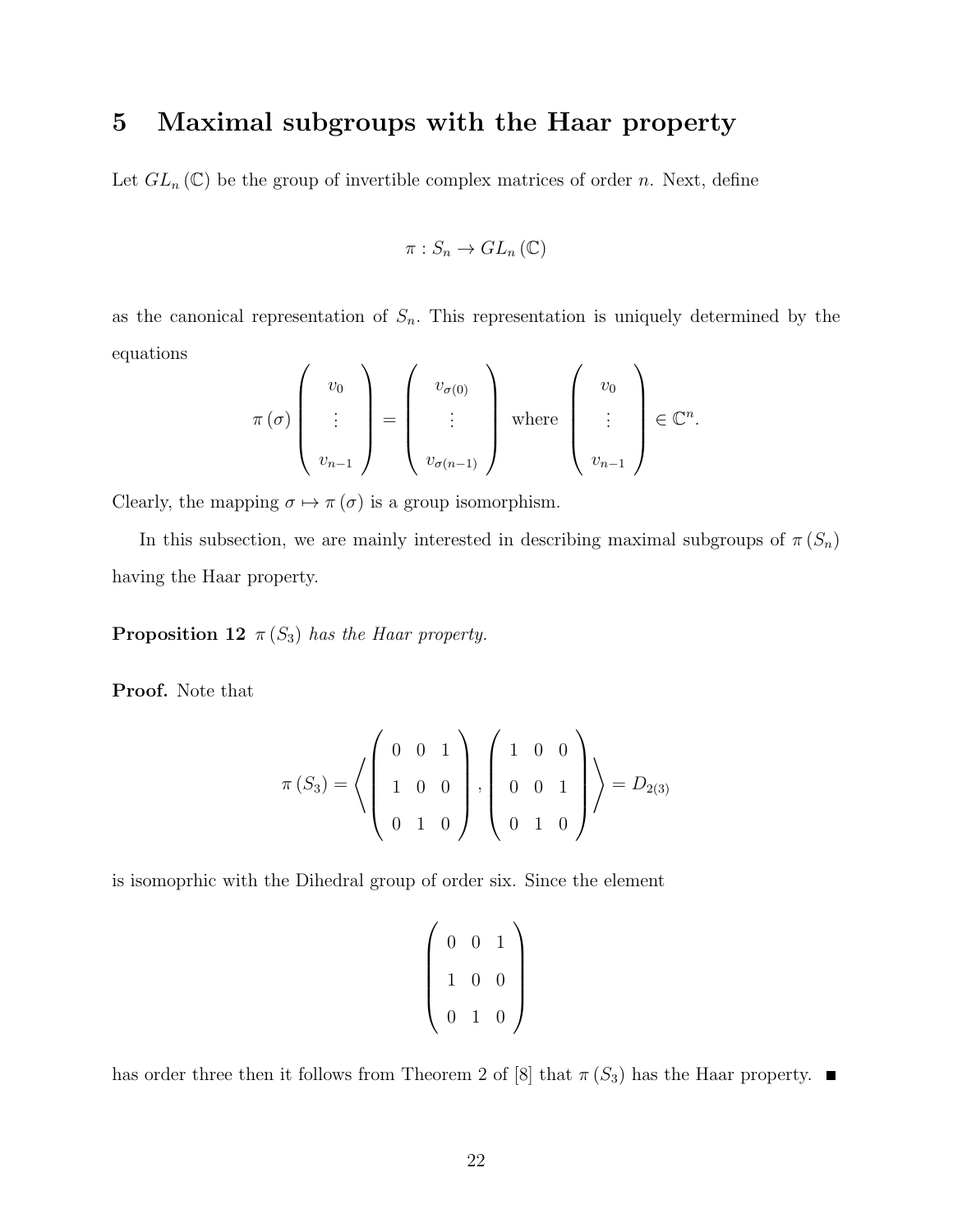**Proposition 13** Let n be a natural number which is even and greater than 2. Then  $\pi(S_n)$ does not have the Haar property.

**Proof.** Since the group generated by the matrices

$$
\left(\begin{array}{cccccc} 0 & 0 & \cdots & 0 & 1 \\ 1 & 0 & \cdots & 0 & 0 \\ 0 & 1 & \ddots & \vdots & \vdots \\ \vdots & \ddots & \ddots & 0 & 0 \\ 0 & \cdots & 0 & 1 & 0 \end{array}\right), \left(\begin{array}{cccccc} 1 & 0 & \cdots & 0 & 0 \\ 0 & 0 & \cdots & 0 & 1 \\ \vdots & \vdots & & & 0 \\ 0 & 0 & 1 & & \vdots \\ 0 & 1 & 0 & \cdots & 0 \end{array}\right)
$$

is a subgroup of  $\pi(S_n)$ , if n is even then  $S_n$  does not have the Haar property.

**Definition 14** Let  $\Gamma$  be a subgroup of  $S_n$ . We say that  $\Gamma$  is a maximal subgroup of  $S_n$  if there is no subgroup of  $S_n$  other than  $S_n$  containing  $\Gamma$ .

**Proposition 15** The only subgroups of  $\pi(S_4)$  having the Haar property are subgroups isomorphic to  $A_4$  (the even permutations), and subgroups isomorphic to the cyclic group  $\mathbb{Z}_4$ .

**Proof.** First, according to its lattice of subgroups, (see the Figure 1),  $S_4$  admits nine families of non-isomorphic subgroups. The subgroups isomorphic to the trivial group and the cyclic groups  $\mathbb{Z}_2$  and  $\mathbb{Z}_3$  do not have the Haar property. This is due to the fact that for  $k = 2, 3$ the order of  $\mathbb{Z}_k$  is less than four. Next, let  $\Gamma_1, \Gamma_2, \Gamma_3$  be the subgroups of  $\pi(S_4)$  isomorphic to  $D_8$ ,  $A_4$  and  $S_3$  respectively.

Up to conjugation  $\Gamma_1$  is generated by

$$
\begin{pmatrix} 0 & 0 & 0 & 1 \ 1 & 0 & 0 & 0 \ 0 & 1 & 0 & 0 \ 0 & 0 & 1 & 0 \ 0 & 0 & 1 & 0 \ \end{pmatrix} \text{ and } \begin{pmatrix} 1 & 0 & 0 & 0 \ 0 & 0 & 0 & 1 \ 0 & 0 & 1 & 0 \ 0 & 1 & 0 & 0 \ \end{pmatrix}.
$$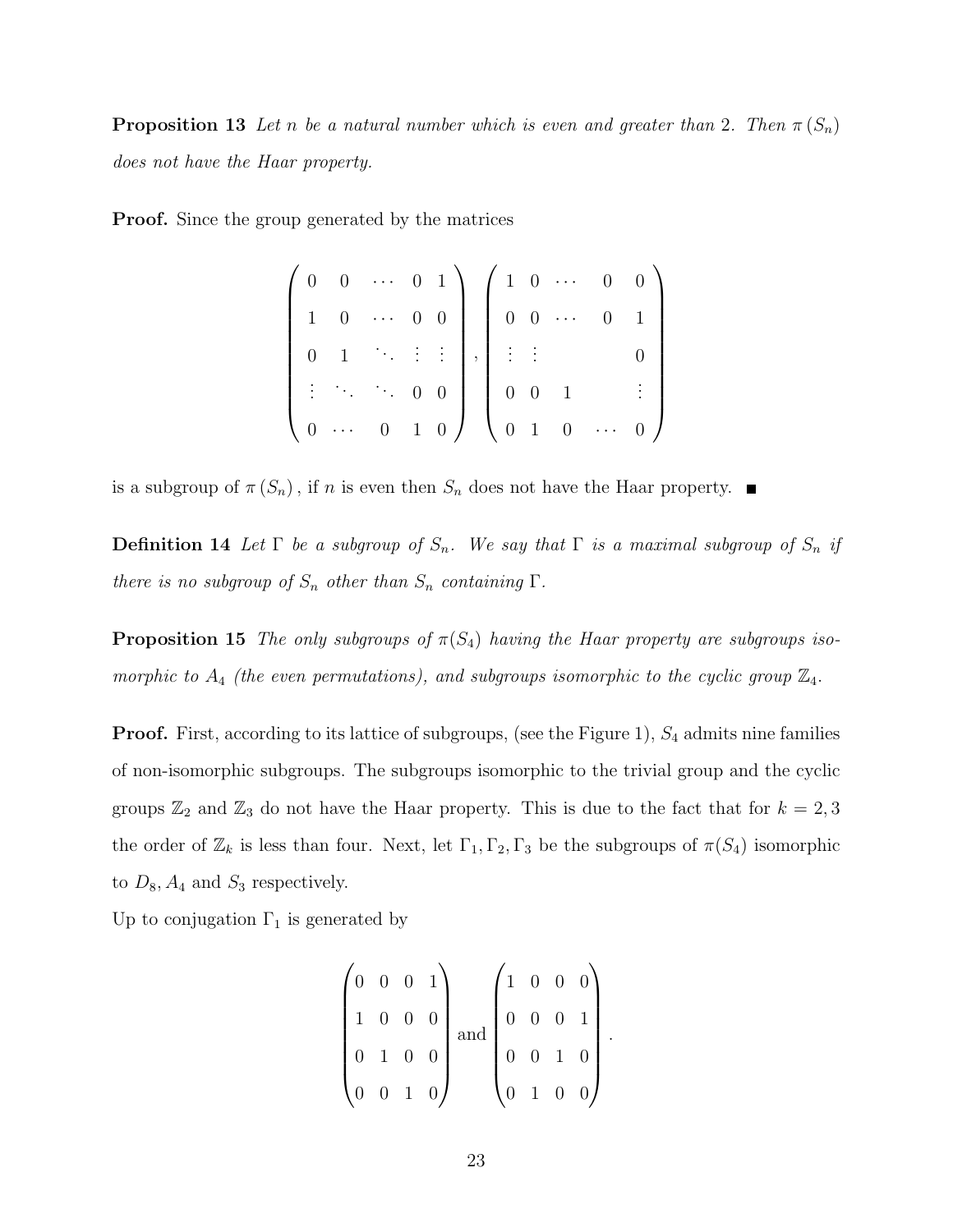and by [8], Theorem 2, we know that since  $n = 4$  that  $\Gamma_1$  does not have the Haar property. Next,  $\Gamma_2$  consists of the following matrices

$$
\begin{pmatrix}\n1 & 0 & 0 & 0 \\
0 & 1 & 0 & 0 \\
0 & 0 & 1 & 0 \\
0 & 0 & 0 & 1\n\end{pmatrix}, \begin{pmatrix}\n1 & 0 & 0 & 0 \\
0 & 0 & 1 & 0 \\
0 & 0 & 0 & 1 \\
0 & 1 & 0 & 0\n\end{pmatrix}, \begin{pmatrix}\n1 & 0 & 0 & 0 \\
0 & 0 & 0 & 1 \\
0 & 1 & 0 & 0 \\
0 & 0 & 1 & 0\n\end{pmatrix}, \begin{pmatrix}\n0 & 1 & 0 & 0 \\
1 & 0 & 0 & 0 \\
0 & 0 & 0 & 1 \\
0 & 0 & 1 & 0\n\end{pmatrix}, \begin{pmatrix}\n0 & 1 & 0 & 0 \\
0 & 0 & 0 & 1 \\
0 & 0 & 0 & 1 \\
0 & 0 & 0 & 1\n\end{pmatrix}, \begin{pmatrix}\n0 & 1 & 0 & 0 \\
0 & 0 & 0 & 1 \\
0 & 0 & 0 & 1 \\
0 & 0 & 0 & 1\n\end{pmatrix}, \begin{pmatrix}\n0 & 0 & 1 & 0 \\
0 & 0 & 0 & 1 \\
0 & 0 & 0 & 1 \\
1 & 0 & 0 & 0\n\end{pmatrix}, \begin{pmatrix}\n0 & 0 & 0 & 1 \\
0 & 0 & 0 & 1 \\
1 & 0 & 0 & 0 \\
0 & 0 & 0 & 1\n\end{pmatrix}, \begin{pmatrix}\n0 & 0 & 0 & 1 \\
1 & 0 & 0 & 0 \\
0 & 0 & 1 & 0 \\
0 & 0 & 1 & 0\n\end{pmatrix}, \begin{pmatrix}\n0 & 0 & 0 & 1 \\
0 & 0 & 0 & 1 \\
1 & 0 & 0 & 0 \\
0 & 0 & 1 & 0\n\end{pmatrix}, \begin{pmatrix}\n0 & 0 & 0 & 1 \\
0 & 1 & 0 & 0 \\
1 & 0 & 0 & 0 \\
0 & 0 & 1 & 0\n\end{pmatrix}.
$$

The matrix corresponding to the orbit of  $v$  :  $\{\gamma v : \gamma \in \Gamma_2\}$  is given by

$$
O(v) = \begin{pmatrix} v_0 & v_1 & v_2 & v_3 \ v_0 & v_2 & v_3 & v_1 \ v_0 & v_3 & v_1 & v_2 \ v_1 & v_0 & v_3 & v_2 \ v_1 & v_2 & v_0 & v_3 \ v_1 & v_3 & v_2 & v_0 \ v_2 & v_0 & v_1 & v_3 \ v_2 & v_1 & v_3 & v_0 \ v_2 & v_3 & v_0 & v_1 \ v_3 & v_0 & v_2 & v_1 \ v_3 & v_1 & v_0 & v_2 \ v_3 & v_1 & v_0 & v_2 \ v_3 & v_2 & v_1 & v_0 \end{pmatrix}.
$$

With straightforward computations, it is not hard to verify that every minor of  $O(v)$  of order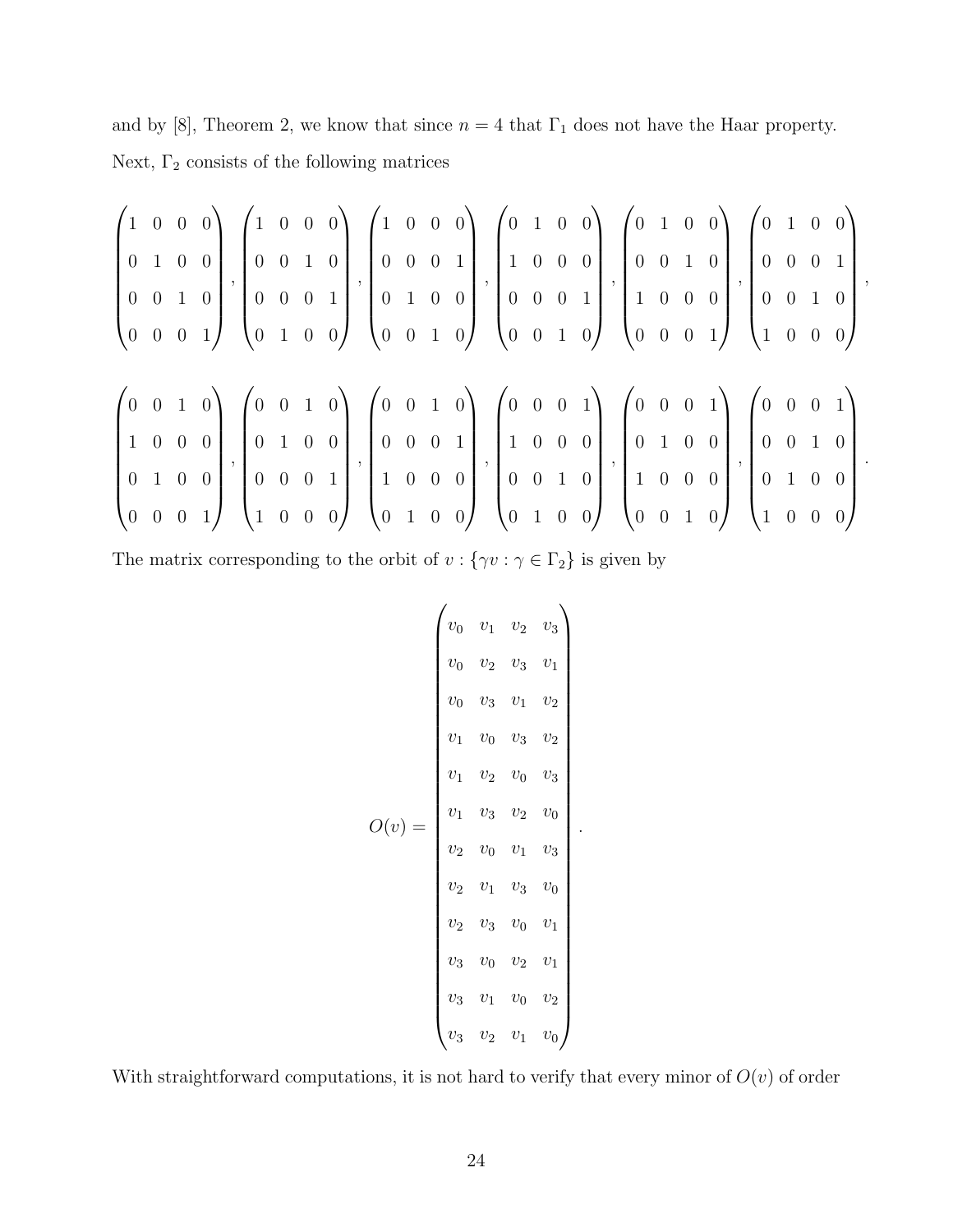$4$  is not equal to zero. Therefore,  $\Gamma_2$  has the Haar property.

Finally, up to conjugation  $\Gamma_3$  is generated by

|  |  | $\begin{pmatrix} 1 & 0 & 0 & 0 \end{pmatrix}$ |  | $\begin{pmatrix} 1 & 0 & 0 & 0 \end{pmatrix}$ |  |                                               |
|--|--|-----------------------------------------------|--|-----------------------------------------------|--|-----------------------------------------------|
|  |  | $0 \t 0 \t 0 \t 1$                            |  | $\begin{pmatrix} 0 & 1 & 0 & 0 \end{pmatrix}$ |  |                                               |
|  |  | $0 \quad 1 \quad 0 \quad 0$                   |  | $\begin{bmatrix} 0 & 0 & 0 & 1 \end{bmatrix}$ |  |                                               |
|  |  | $\begin{pmatrix} 0 & 0 & 1 & 0 \end{pmatrix}$ |  |                                               |  | $\begin{pmatrix} 0 & 0 & 1 & 0 \end{pmatrix}$ |

and given  $v \in \mathbb{C}^3$ , there exists an ordering for  $\Gamma_3$  such that

$$
O(v) = \begin{pmatrix} v_0 & v_1 & v_2 & v_3 \ v_0 & v_1 & v_3 & v_2 \ v_0 & v_3 & v_1 & v_2 \ v_0 & v_2 & v_1 & v_3 \ v_0 & v_2 & v_3 & v_1 \ v_0 & v_3 & v_2 & v_1 \end{pmatrix}
$$

.

Every minor of  $O(v)$  of order 4 is equal to zero. Therefore  $\Gamma_3 \cong S_3$  does not have the Haar property.  $\blacksquare$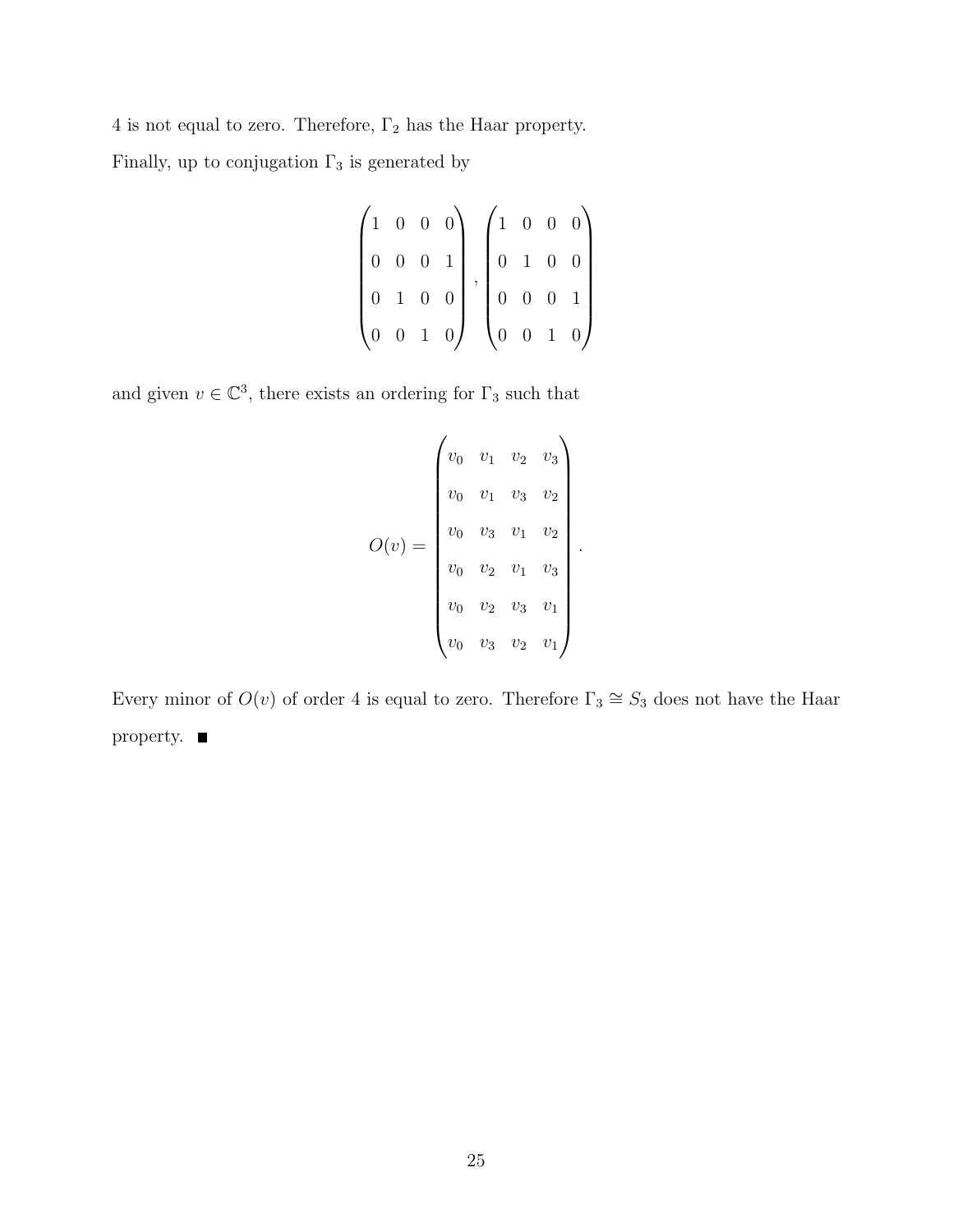Figure 1: Lattice Diagram of  $\mathcal{S}_4$ 

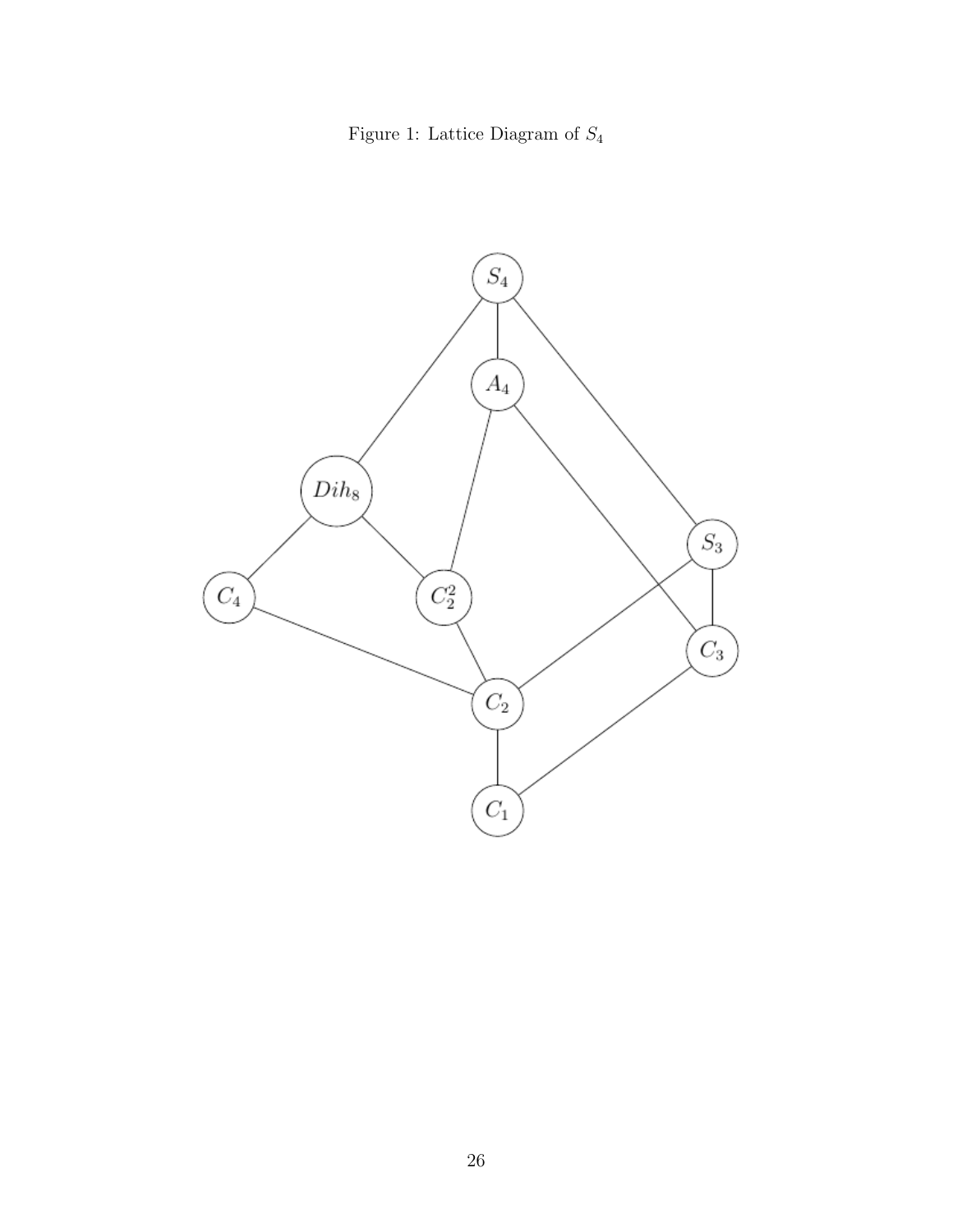**Proposition 16** If  $n \geq 4$ , then  $\pi(S_n)$  does not have the Haar Property.

**Proof.** To establish this result, it suffices to show that there exists a subset of  $\pi(S_n)$  which is linearly dependent. Indeed, let  $R, S$  be two invertible matrices of order  $n \geq 4$  such that

$$
R = \begin{pmatrix} 0 & 0 & 0 & 1 \\ 1 & 0 & 0 & 0 \\ 0 & 1 & 0 & 0 \\ 0 & 0 & 1 & 0 \\ & & & 1 \\ & & & & 1 \\ & & & & & 1 \end{pmatrix}, S = \begin{pmatrix} 1 & 0 & 0 & 0 \\ 0 & 0 & 0 & 1 \\ 0 & 0 & 1 & 0 \\ 0 & 1 & 0 & 0 \\ & & & & 1 \\ & & & & & 1 \\ & & & & & & \ddots \\ & & & & & & & 1 \end{pmatrix}
$$

It can be shown that  $R^4 = I_n$ ,  $S^2 = I_n$ ,  $SRS = R^{n-1} = R^{-1}$  and the group  $\Gamma$  generated by  $R, S$  is isomorphic to  $D_8$ . Next, we claim that

$$
I + R^{2} - S - R^{2}S = \begin{pmatrix} 0 & 0 & 0 & 0 \\ 0 & 0 & 0 & 0 \\ 0 & 0 & 0 & 0 \\ 0 & 0 & 0 & 0 \\ 0 & 0 & 0 & 0 \\ 0 & 0 & 0 & \ddots \\ 0 & 0 & 0 & \ddots \end{pmatrix}.
$$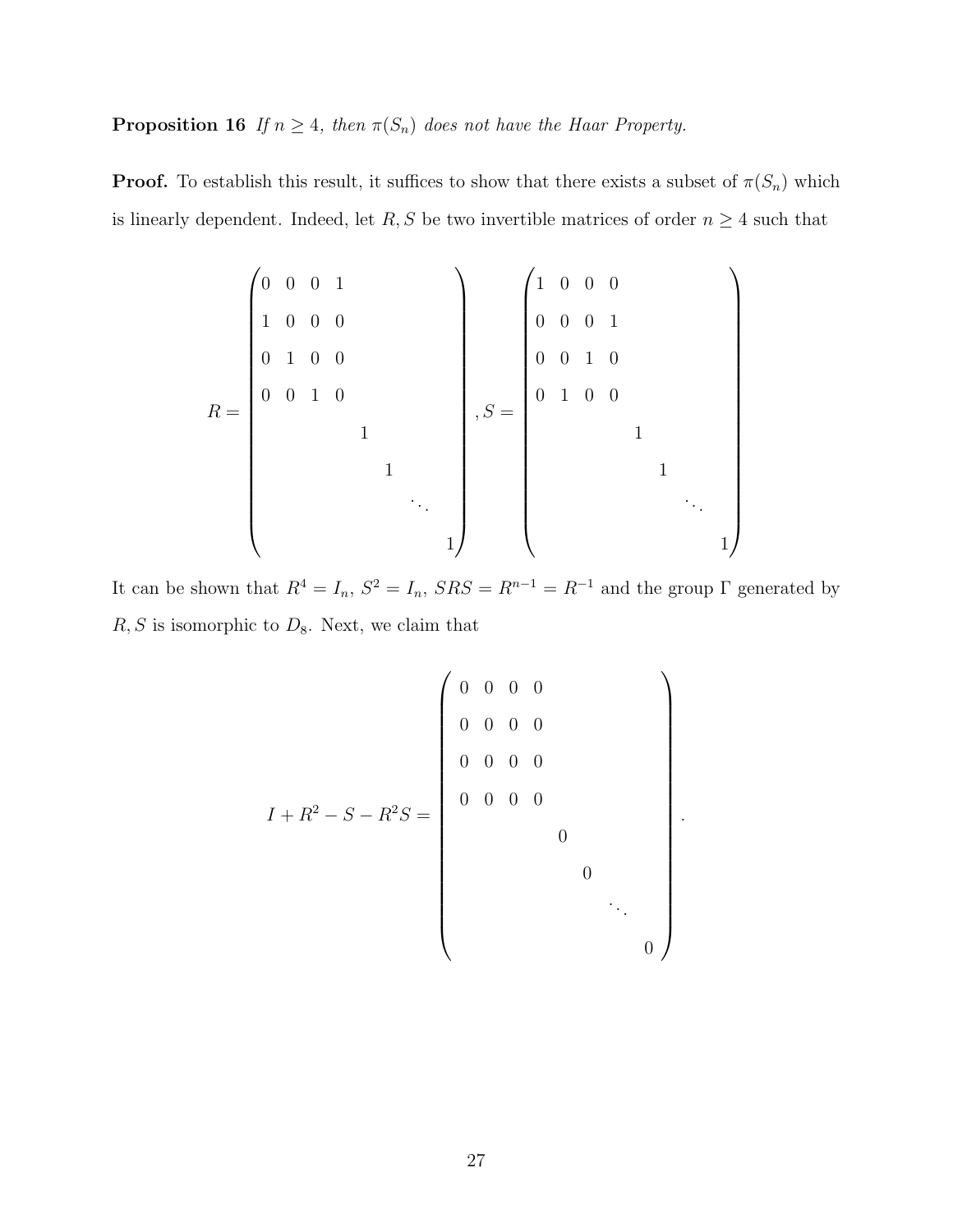To see this, it suffices to verify that

$$
\begin{pmatrix}\n1 & 0 & 0 & 0 \\
0 & 1 & 0 & 0 \\
0 & 0 & 1 & 0 \\
0 & 0 & 0 & 1\n\end{pmatrix} + \begin{pmatrix}\n0 & 0 & 0 & 1 \\
1 & 0 & 0 & 0 \\
0 & 1 & 0 & 0 \\
0 & 0 & 1 & 0\n\end{pmatrix} - \begin{pmatrix}\n1 & 0 & 0 & 0 \\
0 & 0 & 0 & 1 \\
0 & 0 & 1 & 0 \\
0 & 1 & 0 & 0 \\
0 & 1 & 0 & 0\n\end{pmatrix} - \begin{pmatrix}\n0 & 0 & 0 & 1 \\
1 & 0 & 0 & 0 \\
0 & 1 & 0 & 0 \\
0 & 0 & 1 & 0\n\end{pmatrix} \begin{pmatrix}\n1 & 0 & 0 & 0 \\
0 & 0 & 0 & 1 \\
0 & 1 & 0 & 0 \\
0 & 0 & 1 & 0\n\end{pmatrix}
$$
  
= 
$$
\begin{pmatrix}\n1 & 0 & 0 & 0 \\
0 & 1 & 0 & 0 \\
0 & 0 & 0 & 1 \\
0 & 0 & 0 & 1\n\end{pmatrix} + \begin{pmatrix}\n0 & 0 & 1 & 0 \\
0 & 0 & 0 & 1 \\
1 & 0 & 0 & 0 \\
0 & 1 & 0 & 0\n\end{pmatrix} - \begin{pmatrix}\n1 & 0 & 0 & 0 \\
0 & 0 & 0 & 1 \\
0 & 0 & 1 & 0 \\
0 & 1 & 0 & 0\n\end{pmatrix} - \begin{pmatrix}\n0 & 0 & 1 & 0 \\
0 & 1 & 0 & 0 \\
1 & 0 & 0 & 0 \\
0 & 0 & 0 & 1\n\end{pmatrix}
$$
  
= 
$$
\begin{pmatrix}\n0 & 0 & 0 & 0 \\
0 & 0 & 0 & 0 \\
0 & 0 & 0 & 0 \\
0 & 0 & 0 & 0\n\end{pmatrix}
$$

and

 1 1 1 . . . 1 + 1 1 1 . . . 1 − 1 1 1 . . . 1 − 1 1 1 . . . 1 = 0 0 0 . . . 0 .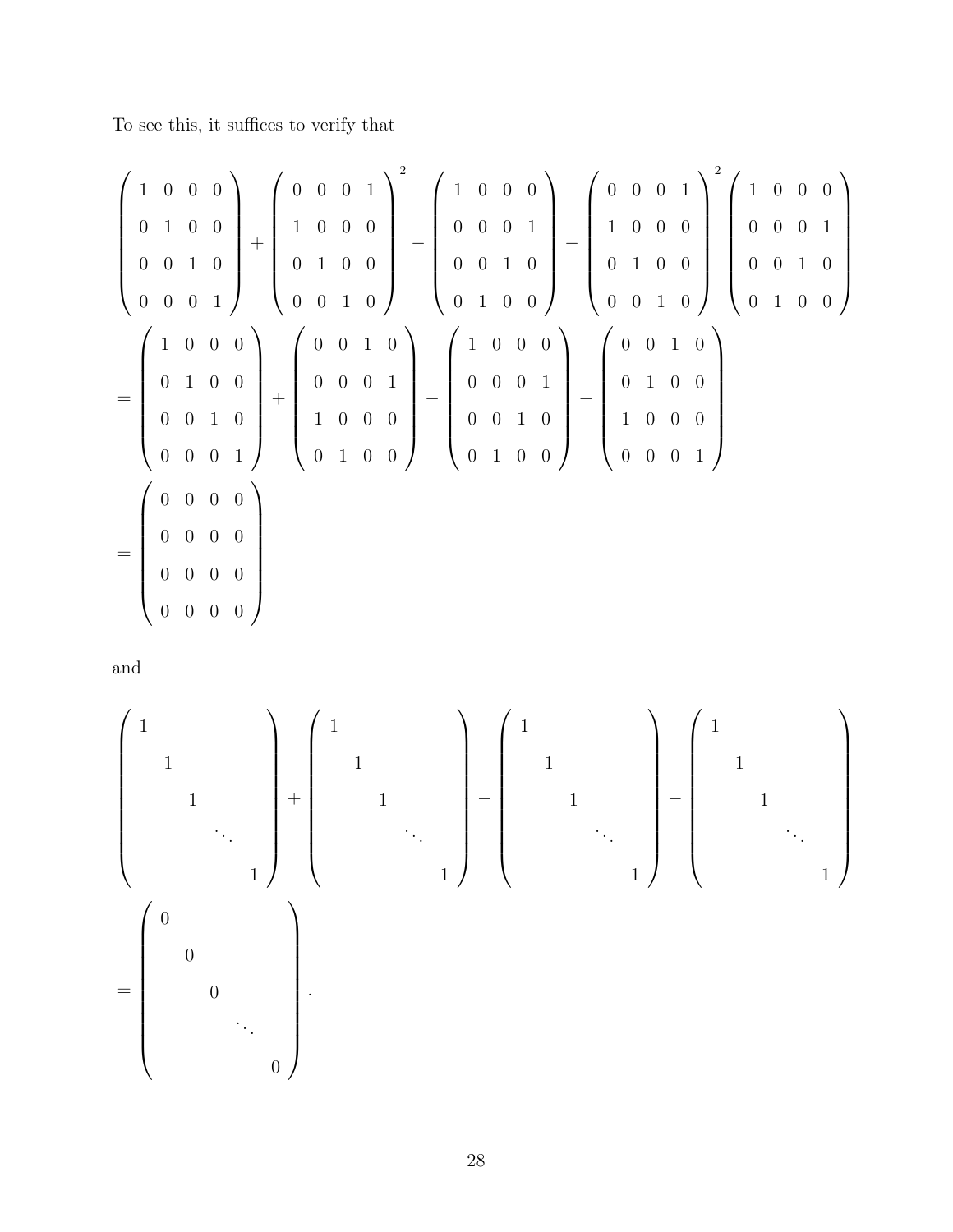Next, given any vector  $v \in \mathbb{C}^n$ , it is clear that  $Iv + R^2v - Sv - R^2Sv = 0$ . As a result,  $\{v, R^2v, Sv, R^2Sv\}$  is never linearly independent. Consequently,  $\pi(S_n)$  does not have the Haar property if  $n \geq 4$ .

Appealing to Proposition 12 and Proposition 16, the following is immediate.

**Theorem 17** Let n be a natural number larger than two. Then  $\pi(S_n)$  has the Haar property if and only if  $n \leq 3$ .

#### 6 Concluding remarks

Let n be a natural number larger than two. We have shown that any cyclic subgroup of  $\pi(S_n)$  of order n has the Haar property. We have also proved that  $\pi(S_n)$  has the Haar property if and only if  $n \leq 3$ . Furthermore, we have shown that if  $n = 4$  then  $\pi(A_n)$  has the Haar property. However, we have not been able to determine if  $\pi(A_n)$  (the group of even permutations) has the Haar property if  $n \geq 5$ . Note that  $\pi(A_5)$  is a group of order 60. Since the set of all subsets of cardinality 5 of a set of cardinality 60 is equal 5461512, the brute force approach of verifying if  $\pi(A_5)$  has the Haar property is computationally too expensive and thus not feasible. We conclude this thesis with the following open question which will be the focus of a future study.

**Problem 18** Let n be a natural number larger than five. Does  $\pi(A_n)$  have the Haar property?

### References

- [1] A. C, Aitken Determinants and Matrices, Oliver and Boyd, Ltd., Edinburgh (1939).
- [2] B. Alexeev, J. Cahill, D. G. Mixon, Full spark frames, preprint (2011)